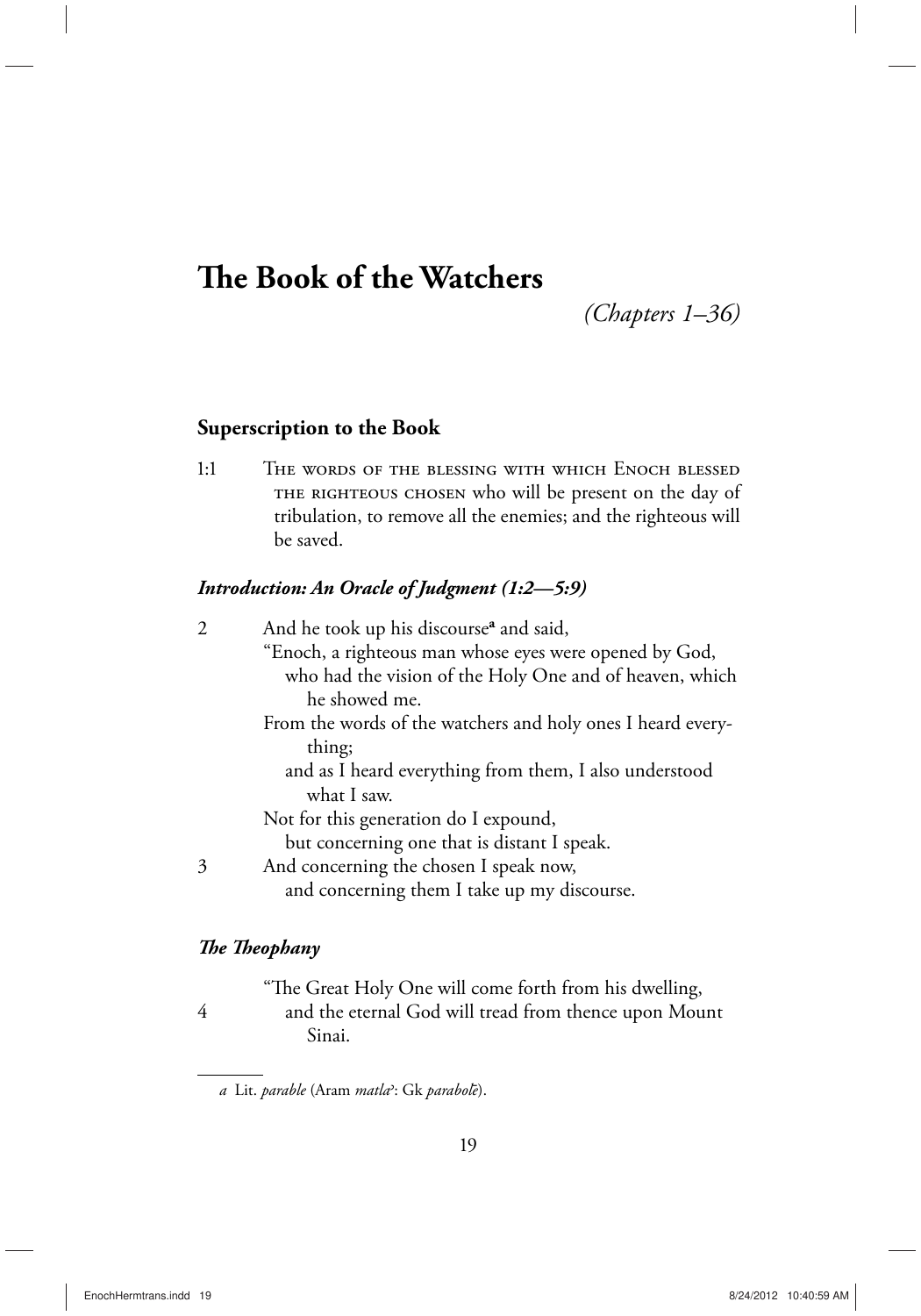| He will appear with his army, <sup>a</sup><br>he will appear with his mighty host from the heaven of<br>heavens.                         |
|------------------------------------------------------------------------------------------------------------------------------------------|
| All the watchers will fear and $\langle \text{quake} \rangle$ ,<br>and those who are hiding in all the ends of the earth will<br>sing.   |
| All the ends of the earth will be shaken,<br>and trembling and great fear will seize them (the watchers)<br>unto the ends of the earth.  |
| The high mountains will be shaken and fall and break apart,<br>and the high hills will be made low and melt like wax<br>before the fire. |
| The earth will be wholly rent asunder,<br>and everything on the earth will perish,<br>and there will be judgment on all.                 |
| With the righteous he will make peace,<br>and over the chosen there will be protection,<br>and upon them will be mercy.                  |
| They will all be God's,<br>and he will grant them his good pleasure. <sup>c</sup>                                                        |
| He will bless (them) all,<br>and he will help (them) all.<br>Light will shine upon them,                                                 |
| and he will make peace with them.                                                                                                        |
| Look, he comes with the myriads of his holy ones,<br>to execute judgment on all,                                                         |
| and to destroy all the wicked,                                                                                                           |
| and to convict all humanity<br>for all the wicked deeds that they have done,                                                             |
| and the proud and hard words that wicked sinners<br>spoke against him.                                                                   |
|                                                                                                                                          |

*a* Eth: Gk *from his camp* (same Gk noun).

*b* Eth *all will fear and the watchers will quake*: Gk *all will fear and the watchers will believe.*

*c* Gk *good pleasure* (*eudokian*): Eth *prosperity* (=Gk *euodian*).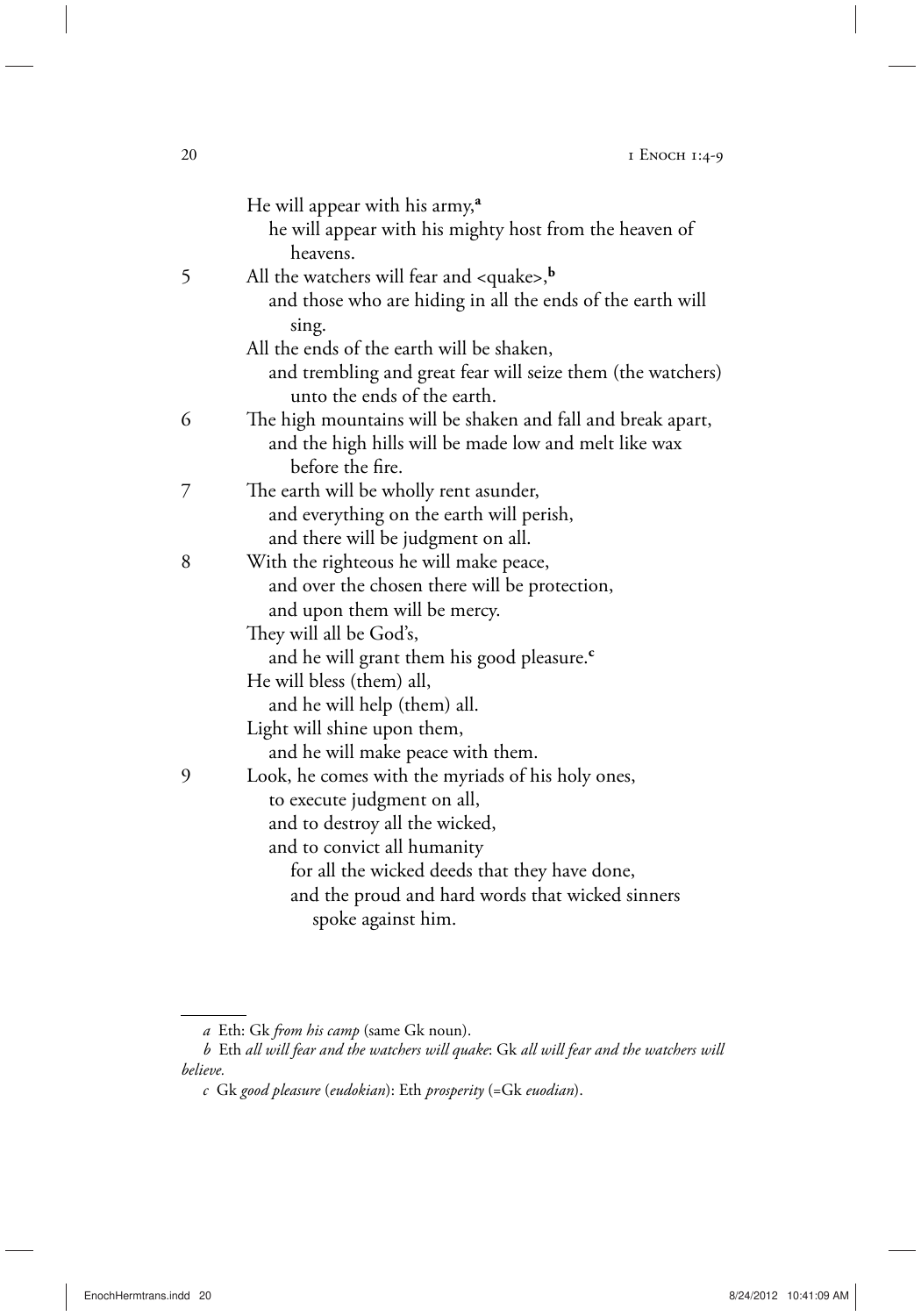### *The Indictment***<sup>a</sup>**

- 2:1 "Contemplate all (his) works, and observe the works of heaven, how they do not alter their paths; and the luminaries <of>**<sup>b</sup>** heaven, that they all rise and set, each one ordered in its appointed time; and they appear on their feasts and do not transgress their own appointed order.
- 2 Observe the earth, and contemplate the works that take place on it from the beginning until the consummation, that nothing on earth changes, but all the works of God are manifest to you.
- 3 Observe <the signs of summer and winter. Contemplate the signs of>**<sup>c</sup>** winter, that all the earth is filled with water, and clouds and dew and rain rest upon it.
- 3:1 Contemplate and observe how all the trees appear withered and (how) all their leaves are stripped, except fourteen trees that are not stripped, which remain with the old until the new comes after two or three years.
- 4:1 Observe the signs of summer, whereby the sun burns and scorches, and you seek shelter and shade from its presence, and the earth burns with scorching heat, and you are unable to tread on the dust or the rock because of the burning.
- 5:1 Contemplate all the trees; their leaves blossom green on them, and they cover the trees. And all their fruit is for glorious honor.

 Contemplate all these works, and understand that he who lives for all the ages made all these works. 2/ And his works take place from year to year, and they all carry out their works for him, and their works do not alter, but they all carry out his word.

3 Observe how, in like manner, the sea and the rivers carry out and do not alter their works from his words.

*a* The textual witnesses in this section are often at odds with one another, frequently because of omissions in one or another. For details, see Nickelsburg, *1 Enoch 1*, 150–51.

*b* Gk Eth *in.*

*c* Text of this section uncertain. For the rationale of this emendation, see *1 Enoch 1*, 150.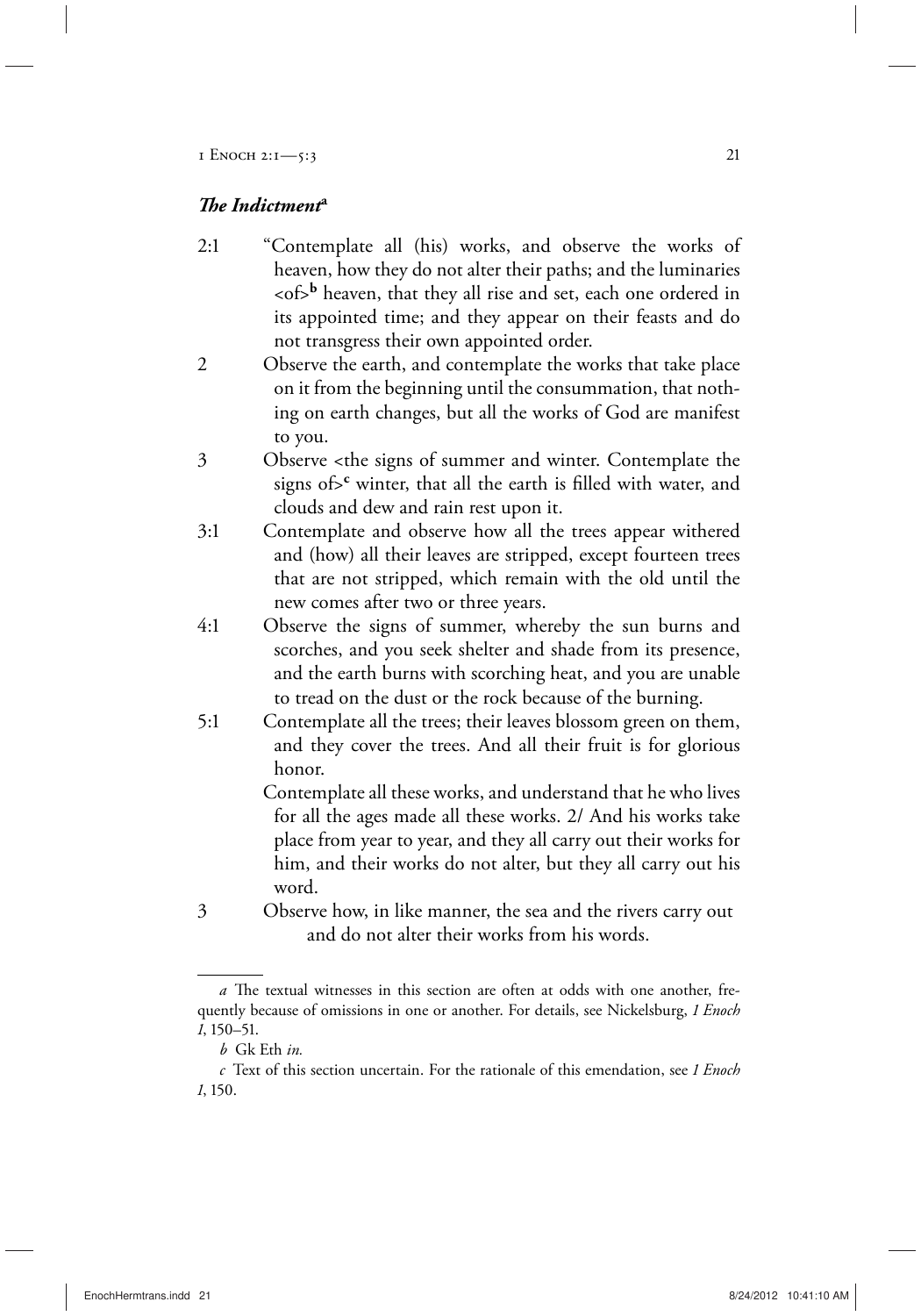| But you have not stood firm nor acted according to his |
|--------------------------------------------------------|
| commandments;                                          |
| but you have turned aside, you have spoken proud and   |
| hard words with your unclean mouth against his         |
| majesty.                                               |
| Hard of heart! There will be no peace for you!         |

## *The Verdict*

| 5 | "Then <sup>a</sup> you will curse your days, and the years of your life |
|---|-------------------------------------------------------------------------|
|   | will perish,                                                            |
|   | and the years of your destruction will increase in an                   |
|   | eternal curse;                                                          |
|   | and there will be no mercy or peace for you!                            |
| 6 | Then you will leave your names as an eternal curse for all the          |
|   | righteous,                                                              |
|   | and by you all who curse will curse,                                    |
|   | and all the sinners and wicked will swear by you. <sup>b</sup>          |
|   | But all the <chosen><sup>c</sup> will rejoice;</chosen>                 |
|   | and for them there will be forgiveness of sins and all mercy            |
|   | and peace and clemency.                                                 |
|   | For them there will be salvation, a good light,                         |
|   | and they will inherit the earth. <sup>d</sup>                           |
|   | But for all you sinners there will be no salvation,                     |
|   | but on all of you a curse will abide.                                   |
| 7 | For the chosen there will be light and joye and peace,                  |
|   | and they will inherit the earth.                                        |
|   | But for you wicked there will be a curse. <sup>f</sup>                  |
| 8 | Then wisdom will be given to all the chosen;                            |
|   | and they will all live,                                                 |
|   | and they will sin no more through godlessness or pride.                 |
|   |                                                                         |

*a* Aram: Gk Eth *therefore.*

*b* Eth omits the rest of this verse.

*c* Gk corrupt for *sinners*. Emendation by analogy with v 7a.

*d* Distich closely parallels v 7ab and could be a doublet.

*e* Eth (=Gk *chara*): Gk *grace* (*charis*).

*f* Gk adds a veritable doublet of v 7ab.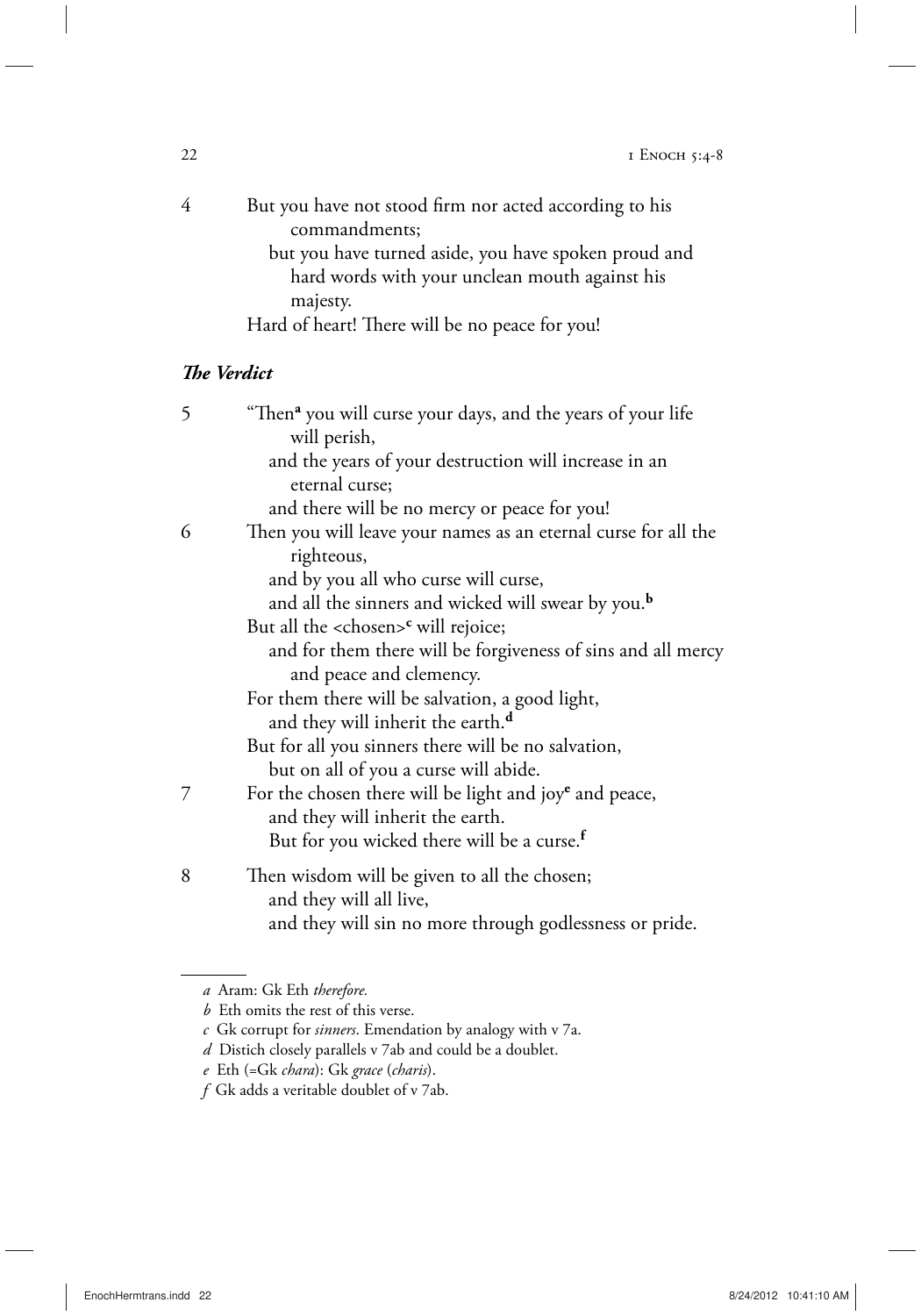|   | In the enlightened man there will be light,                         |
|---|---------------------------------------------------------------------|
|   | and in the wise man, understanding. <sup>a</sup>                    |
|   | And they will transgress no more,                                   |
|   | nor will they sin <sup>b</sup> all the days of their life,          |
| 9 | nor will they die in the heat of <god's> wrath.<sup>c</sup></god's> |
|   | But the number of the days of their life they will complete,        |
|   | and their life will grow in peace,                                  |
|   | and the years of their joy will increase in rejoicing and           |
|   | eternal peace                                                       |
|   | all the days of their life."                                        |
|   |                                                                     |

## **The Rebellion of the Watchers (Chapters 6–11)**

#### *The Conspiracy*

6:1 When the sons of men**d** had multiplied, in those days, beautiful and comely daughters were born to them. 2/ And the watchers, the sons of heaven, saw them and desired them.**<sup>e</sup>** And they said to one another, "Come, let us choose for ourselves wives from the daughters of men,**<sup>f</sup>** and let us beget children for ourselves."

3 And Shemihazah, their chief, said to them, "I fear that you will not want to do this deed, and I alone shall be guilty of a great sin."

*a* For the distich Eth has *but those who have wisdom will be humble.*

*b* Eth *nor will they be judged.*

*c* Emending Gk to *en orgeμ thymou <theou>* positing an omitted word.

*d* Language about "sons of God," "sons of men," and "daughters of men" in these chapters reflects Gen 6:1-4, on which this myth is based. We might translate "sons of God" as "heavenly beings," "sons of men" as "humans" or "human men," and "daughters of men" as "human women." However, to retain the complex relationships among these terms, to indicate gender distinctions where they are evident, and to avoid the confusion that would arise from the partial replacement of the terms, it seems best to translate the text literally in this section, reminding the reader that this is a story about the illicit mating of beings from the divine and the human realms.

*e* Gk<sup>s</sup> adds *and went astray after them*: Syr adds *and went astray.*

*f* Gks Syr add *of earth.*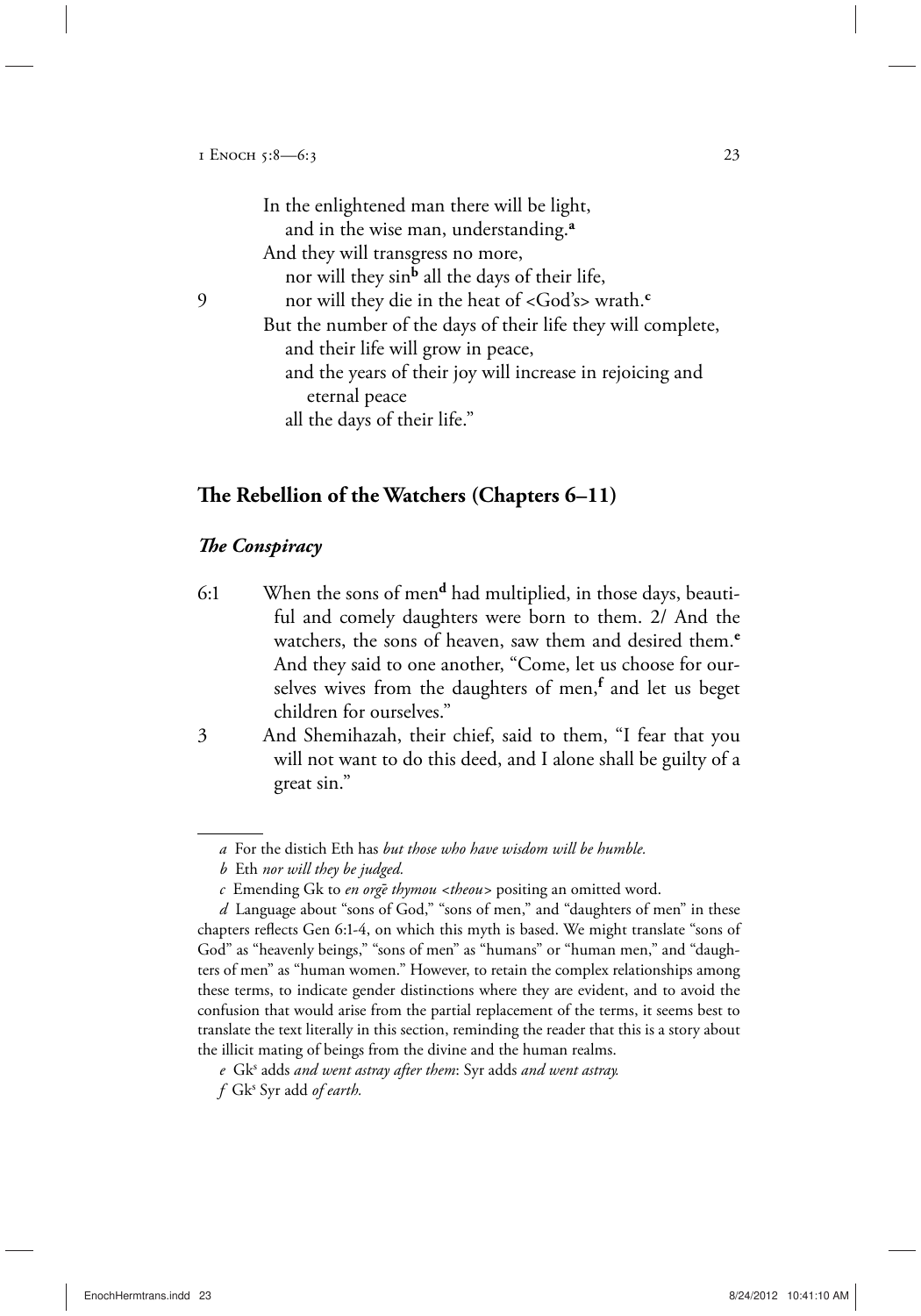- 4 And they all answered him and said, "Let us all swear an oath, and let us all bind one another with a curse, that none of us turn back from this counsel until we fulfill it and do this deed."
- 5 Then they all swore together and bound one another with a curse. 6/ And they were, all of them, two hundred, who descended in the days of Jared onto the peak of Mount Hermon. And they called the mountain "Hermon" because they swore and bound one another with a curse on it.
- 7 And these are the names of their chiefs:**<sup>a</sup>** Shemihazah—this one was their leader; Arteqoph, second to him; Remashel, third to him; Kokabel, fourth to him; <Armumahel>, fifth to him; Ramel, sixth to him; Daniel, seventh to him; Ziqel, eighth to him; Baraqel, ninth to him; Asael, tenth to him; Hermani, eleventh to him; Matarel, twelfth to him; Ananel, thirteenth to him; Setawel, fourteenth to him; Samshiel, fifteenth to him; Sahriel, sixteenth to him; <Tummiel>, seventeenth to him; Turiel, eighteenth to him; Yamiel, nineteenth to him; Yehadiel, twentieth to him. 8/ These are their chiefs of tens.**<sup>b</sup>**

## *The Deed and Its Results*

- 7:1 These and all the others with them took for themselves wives from among them such as they chose.**<sup>c</sup>** And they began to go in to them, and to defile themselves through them, and to teach them sorcery and charms, and to reveal to them the cutting of roots and plants.
- 2 And they conceived from them and bore to them great giants. And the giants begot Nephilim, and to the Nephilim were born †Elioud†. And they were growing in accordance with their greatness.

*a* The angelic names, which are often corrupted in the Gk and Eth, are largely attested in the Aram. For these and the emendations made here, see *1 Enoch 1*, 175.

*b* The original wording of this verse is uncertain. See *1 Enoch 1*, 175.

*c* For the textual problems in this chapter, see *1 Enoch 1*, 182–83.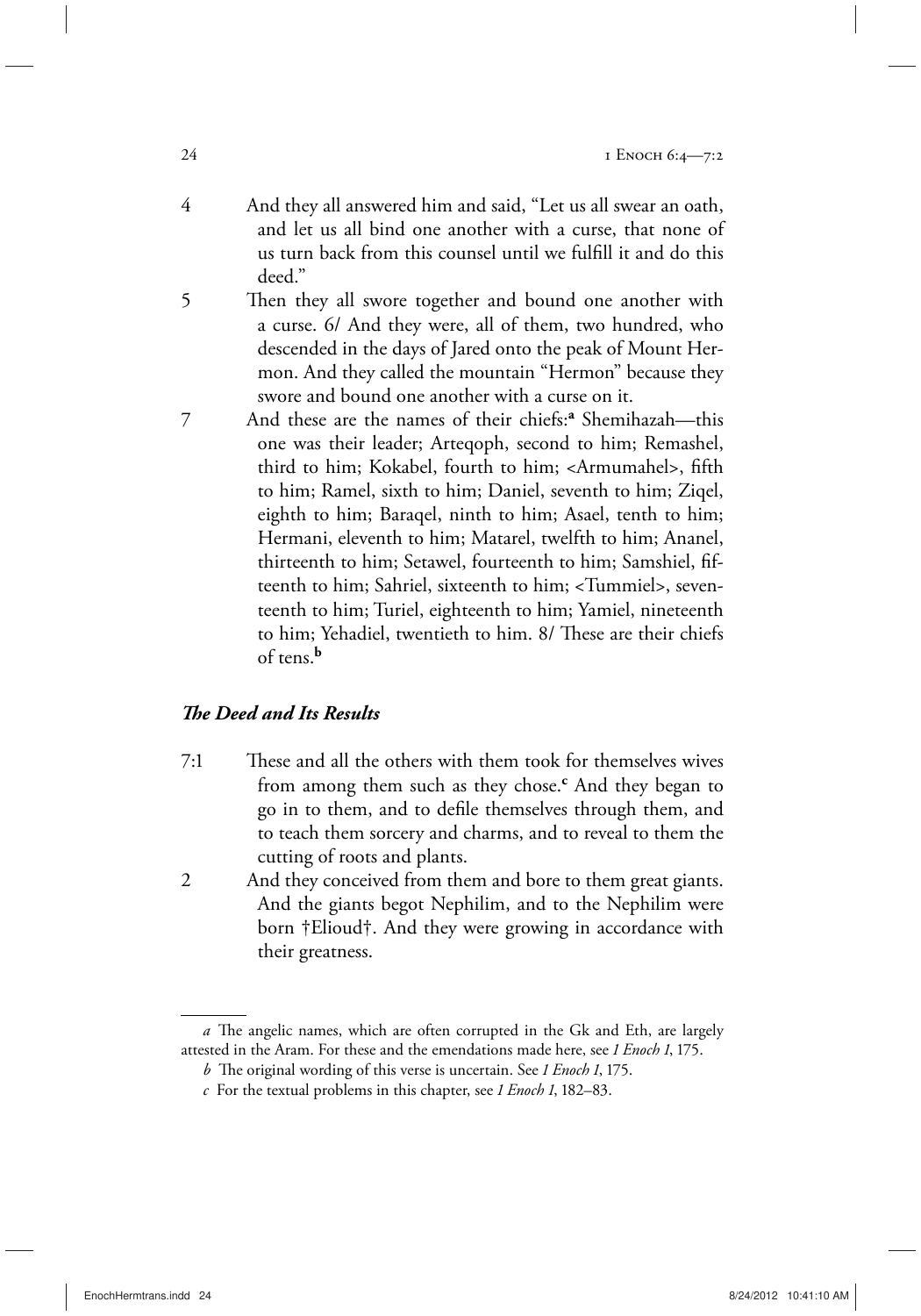- 3 They were devouring the labor of all the sons of men,**<sup>a</sup>** and men were not able to supply them. 4/ And the giants began to kill men and to devour them. 5/ And they began to sin against the birds and beasts and creeping things and the fish, and to devour one another's flesh. And they drank the blood.
- 6 Then the earth brought accusation against the lawless ones.

### *The Secrets the Watchers Reveal***<sup>b</sup>**

8:1 Asael taught men to make swords of iron and weapons and shields and breastplates and every instrument of war.

> He showed them metals of the earth and how they should work gold to fashion it suitably, and concerning silver, to fashion it for bracelets and ornaments for women. And he showed them concerning antimony and eye paint and all manner of precious stones and dyes.

> And the sons of men made them for themselves and for their daughters, and they transgressed and led the holy ones astray.**<sup>c</sup>** 2/ And there was much godlessness on the earth, and they made their ways desolate.

3 Shemihazah taught spells and the cutting of roots.

 Hermani taught sorcery for the loosing of spells and magic and skill.

Baraqel taught the signs of the lightning flashes.

Kokabel taught the signs of the stars.

Ziqel taught the signs of the shooting stars.

Arteqoph taught the signs of the earth.

Shamsiel taught the signs of the sun.

Sahriel taught the signs of the moon.

a Aram fragment attests *sons of men*: Gk<sup>a</sup>, as often, has only *men*. This single word has been left in the translation in its next two occurrences and elsewhere in these chapters where no Aram exists.

*b* Translation of this chapter is based on a fairly certain resolution of very complex textual data. See *1 Enoch 1*, 188–90.

 $c$  Gk<sup>a</sup> Eth omit this sentence, attested in Gk<sup>s</sup>. It reflects a form of the myth in which the angelic revelations are primary and lead to the seduction of the holy ones. Cf. 10:8.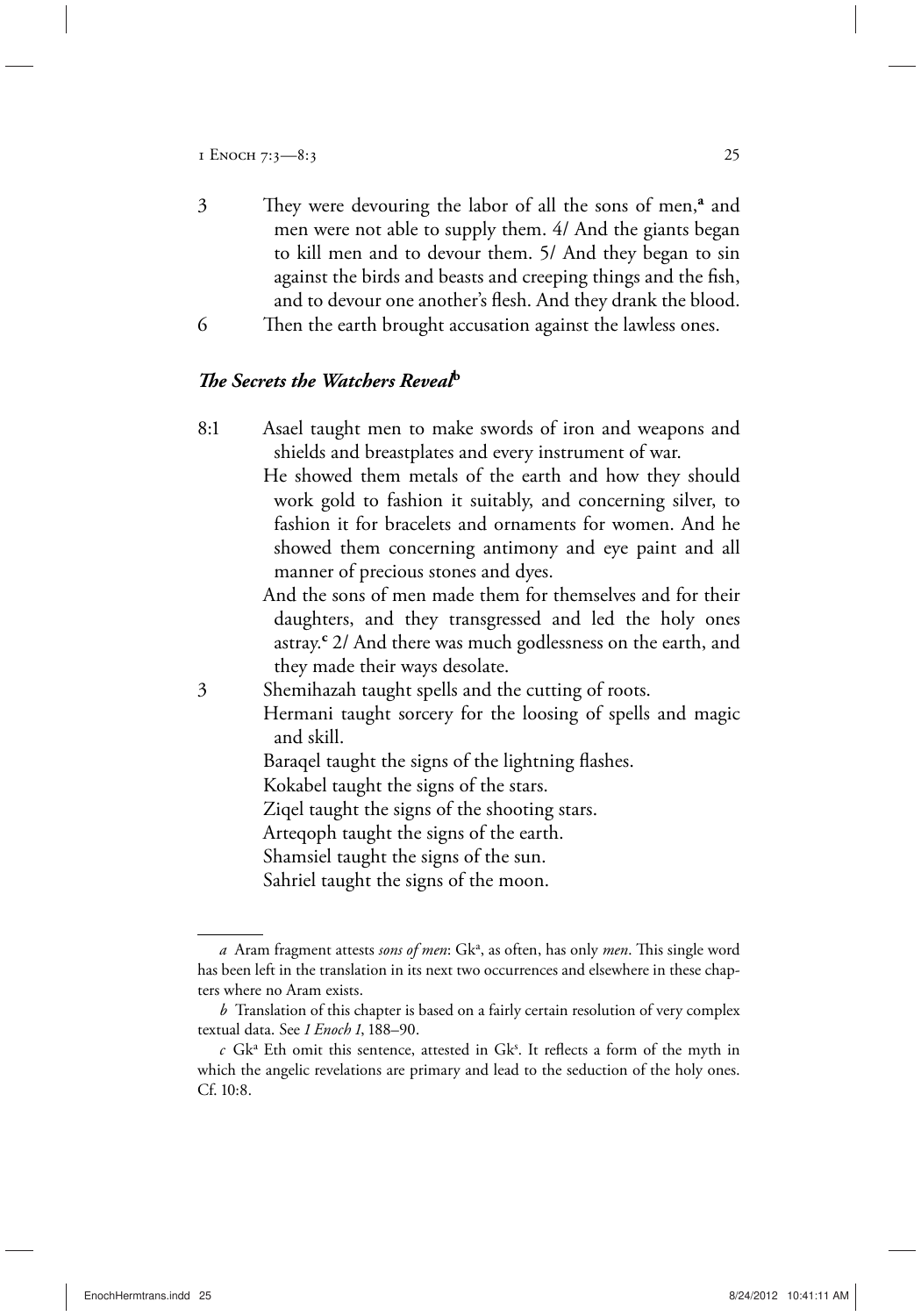And they all began to reveal mysteries to their wives and to their children.**<sup>a</sup>**

4 (And) as men were perishing, the cry went up to heaven.

## *The Intercession of the Four Archangels*

- 9:1 Then Michael and Sariel**<sup>b</sup>** and Raphael and Gabriel looked down from the sanctuary of heaven upon the earth and saw much bloodshed on the earth. All the earth was filled with the godlessness and violence that had befallen it.
- 2 And entering in, they said to one another, "The earth, devoid (of inhabitants), raises the voice of their cries to the gates of heaven. 3/ And now to <us>, the holy ones of heaven, the souls of men make suit, saying,

 'Bring in our judgment to the Most High, and our destruction before the glory of the majesty, before the Lord of all lords in majesty.'"

- 4 And approaching, they said to the Lord of the Ages,
	- "You are the God of gods and Lord of lords and King of kings and God of the ages.
		- And the throne of your glory (exists) for every generation of the generations that are from of old.
		- And your name (is) holy and great and blessed for all the ages.
- 5 For you have made all things and have authority over all. And all things are manifest and uncovered before you, and you see all things, and there is nothing that can be hidden from you.

6 You see what Asael has done,

who has taught all iniquity on the earth,

 and has revealed the eternal mysteries that are in heaven, <which the sons of men were striving to learn.>**<sup>c</sup>**

a Sentence attested in Gk<sup>s</sup>, supported by Aram.

*b* For this name, attested in Aram, Gk has forms of *Uriel* (*ourieμl/oueμl*) and Eth *sure<eμl/sureyaμl*, probably reflecting a Gk confusion of *sigma* and *omicron*. For the textual evidence on this chapter, see *1 Enoch 1*, 202–5.

*c* All textual witnesses of this line are corrupt. For emendation, see *1 Enoch 1*, 204.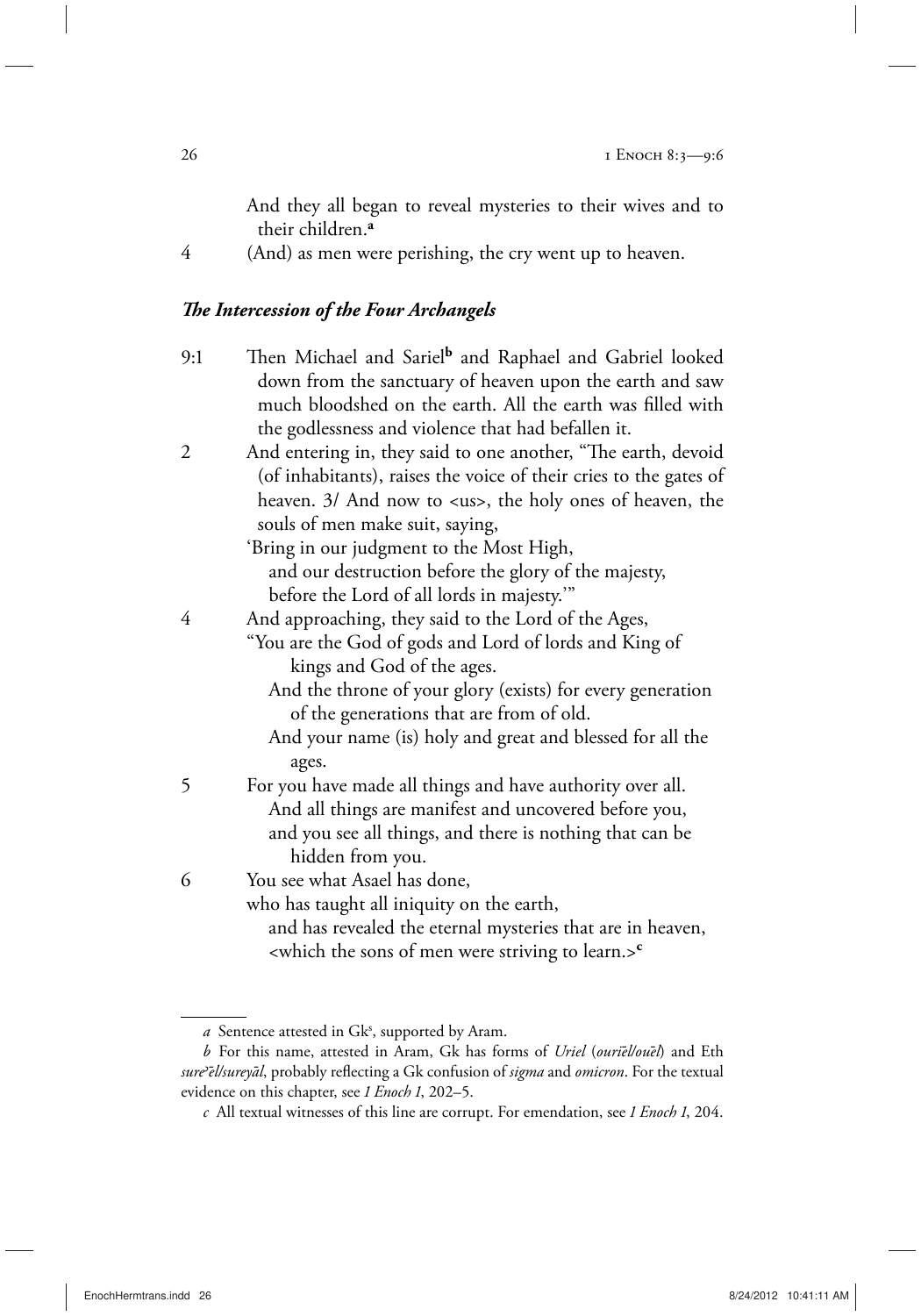| 7  | And (what) Shemihazah (has done) to whom you gave                       |
|----|-------------------------------------------------------------------------|
|    | authority to rule over them who are with him.                           |
| 8  | They have gone in to the daughters of the men of earth,                 |
|    | and they have lain with them, and have defiled themselves               |
|    | with the women.                                                         |
|    | And they have revealed to them all sins, and have taught                |
|    | them to make hate-inducing charms.                                      |
| 9  | And now look, the daughters of men have borne sons from                 |
|    | them, giants, half-breeds.                                              |
|    | <and blood="" earth,="" is="" men="" of="" on="" shed="" the="">a</and> |
|    | And the whole earth is filled with iniquity.                            |
| 10 | And now look, the spirits of the souls of the men who have              |
|    | died make suit,                                                         |
|    | and their groan has come up to the gates of heaven,                     |
|    | and it <does cease="" not="">b to come forth from the presence</does>   |
|    | of the iniquities that have come upon the earth.                        |
| 11 | You know all things before they happen,                                 |
|    | and you see these things and you permit them,                           |
|    | and you do not tell us what we ought to do to them with                 |
|    | regard to these things."                                                |
|    | The Commissioning of the Four Archangels                                |
|    | Sariel Commissioned to Instruct Noah                                    |

## 10:1 Then the Most High declared, and the Great Holy One spoke. And he sent <Sariel><sup>c</sup> to the son of Lamech, saying, 2 "Go to Noah and say to him in my name, 'Hide yourself.' And reveal to him that the end is coming, that the whole earth will perish; and tell him that a deluge is about to come on the whole earth and destroy everything on the earth. 3 Teach the righteous one what he should do, the son of Lamech how he may preserve himself alive and escape forever.

a Line attested only in Gk<sup>s</sup>, which is corrupt. See 1 Enoch 1, 204.

*b* Positing an Aram corruption from *does not cease* to *is unable* (Gk Eth).

*c* Name emended to match 9:1.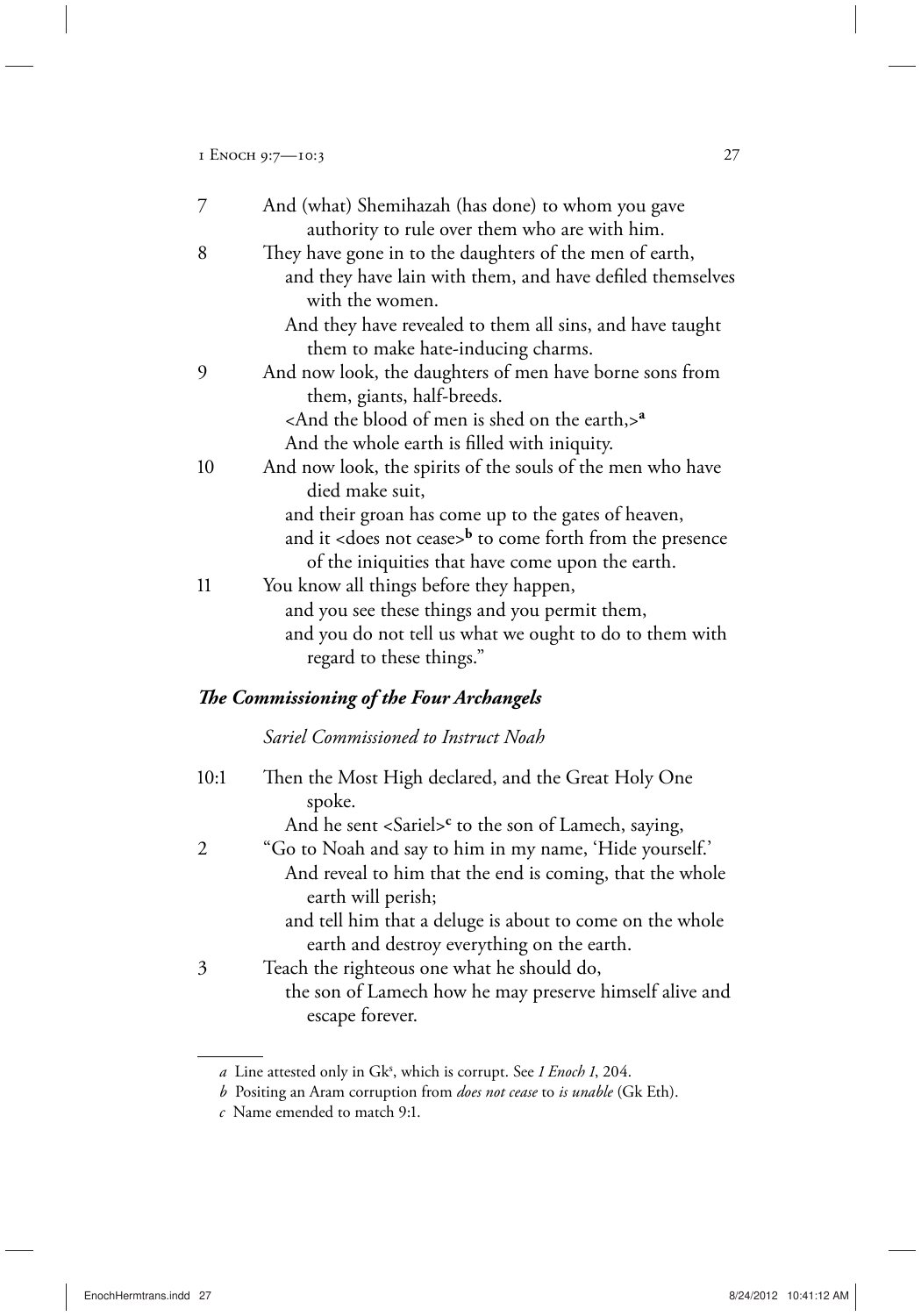|   | From him a plant will be planted,<br>and his seed will endure for all the generations of<br>eternity." <sup>a</sup> |
|---|---------------------------------------------------------------------------------------------------------------------|
|   | Raphael Commissioned to Imprison Asael                                                                              |
| 4 | To Raphael he said,                                                                                                 |
|   | "Go, Raphael, and bind Asael hand and foot, and cast him<br>into the darkness;                                      |
|   | And make an opening in the wilderness that is in<br>Doudael. <sup>b</sup>                                           |
| 5 | Throw him there, and lay beneath him <sup>c</sup> sharp and jagged<br>stones.                                       |
|   | And cover him with darkness, and let him dwell there for<br>an exceedingly long time.                               |
|   | Cover up his face, and let him not see the light.                                                                   |
| 6 | And on the day of the great judgment, he will be led away<br>to the burning conflagration.                          |
| 7 | And heal the earth, which the watchers have desolated;                                                              |
|   | and announce the healing of the earth, that the plague<br>may be healed,                                            |
|   | and all the sons of men may not perish because of the                                                               |
|   | mystery that the watchers told and taught their sons.                                                               |

8 And all the earth was made desolate by the deeds of the teaching of Asael,

and over him**d** write all the sins."

*d* Or *concerning him.*

*a* The translation of Aram *>alam* and its Gk and Eth equivalents is problematic. No single English translation is satisfactory. Normally, it is translated *eternity* and in its adjectival form *eternal*. Here the plural is translated *ages*, and the singular is rendered *eternity*, which better conveys the immense time than does *the age*. For the adjective, *everlasting* seems better to convey the notion of an extended time than *eternal*, although this latter is used with reference to the Deity. The *<sup><i>alam*</sup> is thought of as con-</sub> sisting of an everlasting sequence of periods (alternatively *all the ages* or *all the days* [or *generations*] *of eternity*). When *>alam* follows a preposition, the noun is rendered *from of old* or *forever* or *for an exceedingly long time* where appropriate (cf. 10:5 with 10:6). No English word indicates the fact that in the Greco-Roman period *>alam* is acquiring spatial as well as temporal connections (*world* as well as *age*).

*b* Gks Eth: Gk<sup>a</sup> : *Dadoueμl*. See *1 Enoch 1*, 222.

*c* Eth *over him.*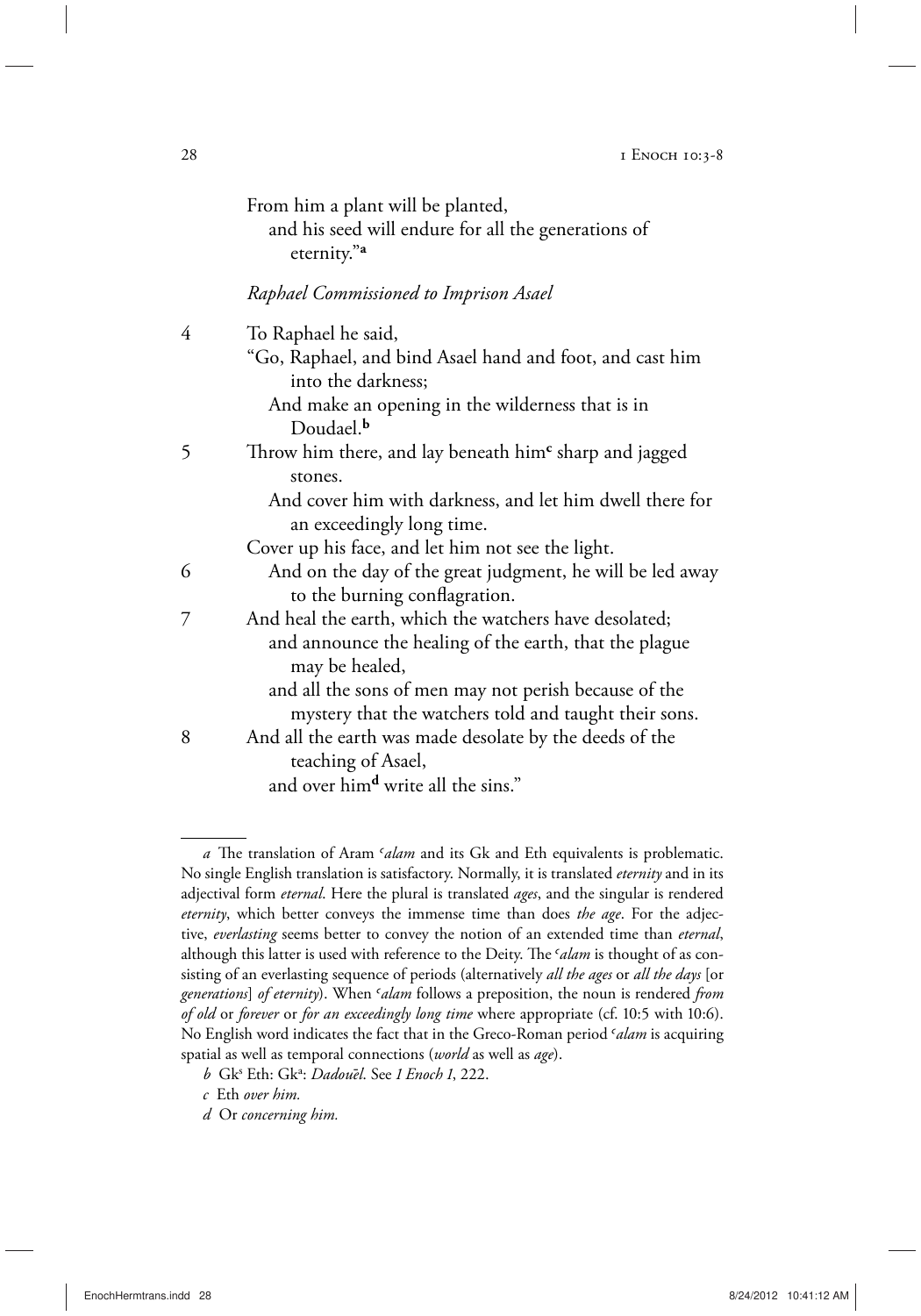## *Gabriel Commissioned to Destroy the Giants*

| 9  | And to Gabriel he said,                                                                                                                                                                                                                                           |
|----|-------------------------------------------------------------------------------------------------------------------------------------------------------------------------------------------------------------------------------------------------------------------|
|    | "Go, Gabriel, to the bastards, to the half-breeds, to the sons                                                                                                                                                                                                    |
|    | of miscegenation;<br>and destroy the sons of the watchers from among the sons<br>of men;                                                                                                                                                                          |
|    | send them against one another in a war of destruction.                                                                                                                                                                                                            |
|    | Length of days they will not have;                                                                                                                                                                                                                                |
| 10 | and no petition will be (granted) to their fathers in their<br>behalf,                                                                                                                                                                                            |
|    | that they should expect to live an everlasting life, nor even<br>that each of them should live five hundred years."                                                                                                                                               |
|    | Michael Commissioned to Imprison Shemihazah                                                                                                                                                                                                                       |
|    | and his Associates and to Destroy the Giants <sup>a</sup>                                                                                                                                                                                                         |
| 11 | And to Michael he said,                                                                                                                                                                                                                                           |
|    | "Go, Michael, bind Shemihazah and the others with him, who<br>have mated with the daughters of men, so that they were<br>defiled by them in their uncleanness.                                                                                                    |
| 12 | And when their sons perish and they see the destruction of<br>their beloved ones, bind them for seventy generations in<br>the valleys of the earth, until the day of their judgment and<br>consummation, until the everlasting judgment is consum-<br>mated.      |
| 13 | Then they will be led away to the fiery abyss, and to the tor-<br>ture, and to the prison where they will be confined forever.                                                                                                                                    |
| 14 | And everyone who is condemned and destroyed henceforth<br>will be bound together with them until the consummation<br>of their generation. <and at="" judgment,="" of="" the="" time="" which<br="">I shall judge, they will perish for all generations.&gt;</and> |
| 15 | Destroy all the spirits of the half-breeds and the sons of the<br>watchers, because they have wronged men.                                                                                                                                                        |

*a* For the textual problems of this section, see *1 Enoch 1*, 217–19.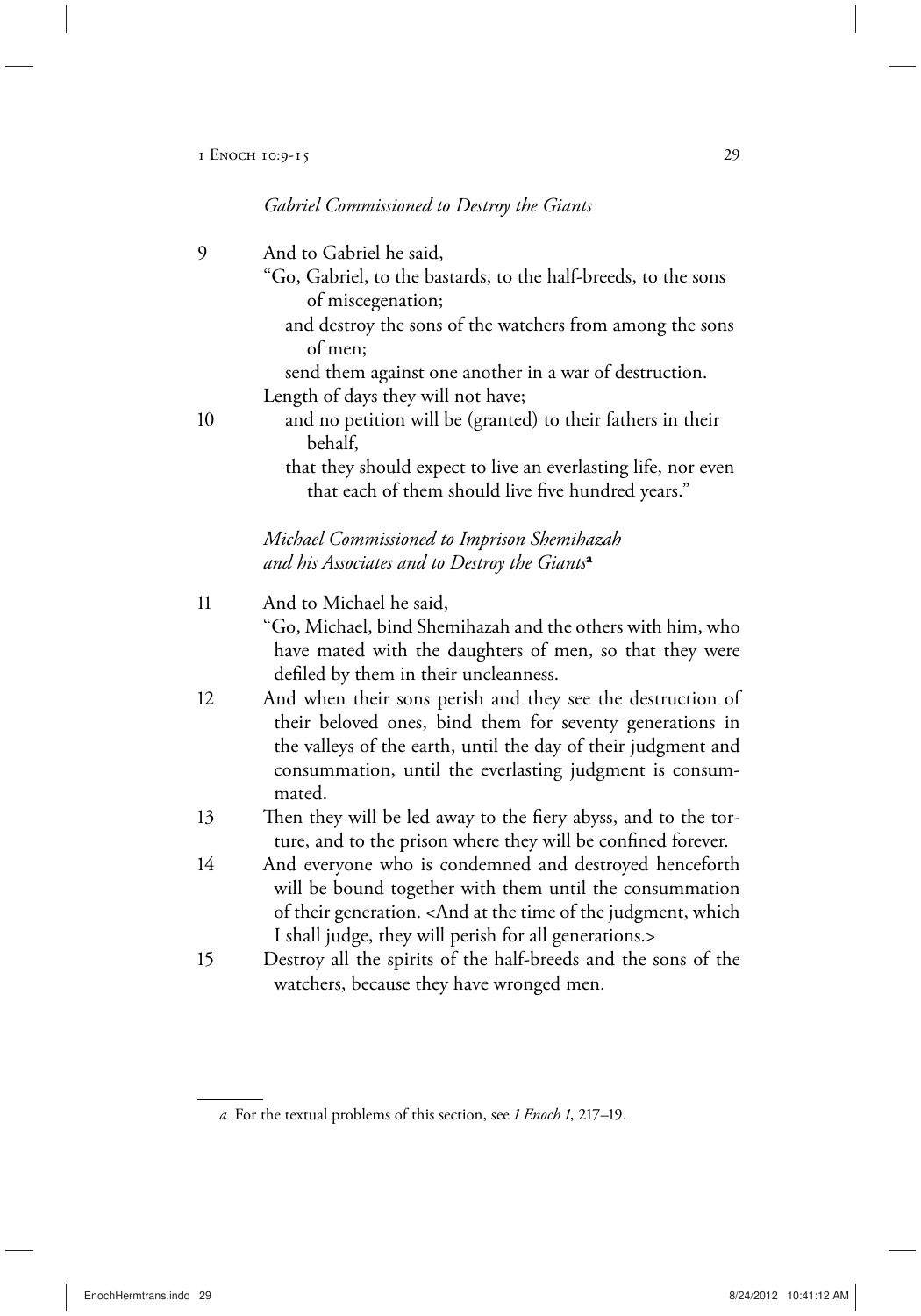## *Michael Is to Renovate the Earth*

| 16 | Destroy all perversity from the face of the earth,                       |
|----|--------------------------------------------------------------------------|
|    | and let every wicked deed be gone;                                       |
|    | and let the plant of righteousness and truth <sup>a</sup> appear, and it |
|    | will become a blessing,                                                  |
|    | (and) the deeds of righteousness and truth will be planted               |
|    | forever with joy.                                                        |
| 17 | And now all the righteous will escape,                                   |
|    | and they will live until they beget thousands,                           |
|    | and all the days of their youth and their old age will be                |
|    | completed in peace.                                                      |
| 18 | Then all the earth will be tilled in righteousness,                      |
|    | and all of it will be planted with trees and filled with                 |
|    | blessing;                                                                |
| 19 | and all the trees of joy will be planted on it.                          |
|    | They will plant vines on it,                                             |
|    | and every vine that will be planted on it will yield a                   |
|    | thousand jugs of wine,                                                   |
|    | and of every seed that is sown on it, each measure will                  |
|    | yield a thousand measures,                                               |
|    | and each measure of olives will yield ten baths of oil.                  |
| 20 | Cleanse the earth from all impurity and from all wrong and               |
|    | from all lawlessness and from all sin,                                   |
|    | and godlessness and all impurities that have come upon                   |
|    | the earth, remove.                                                       |
| 21 | And all the sons of men will become righteous,                           |
|    | and all the peoples will worship (me),                                   |
|    | and all will bless me and prostrate themselves.                          |
| 22 | And all the earth will be cleansed from all defilement and               |
|    | from all uncleanness,                                                    |
|    | and I shall not again send upon them any wrath or                        |
|    | scourge for all the generations of eternity.                             |

*a* These two nouns here and in the next line may be double translations of Aram *qushta<*.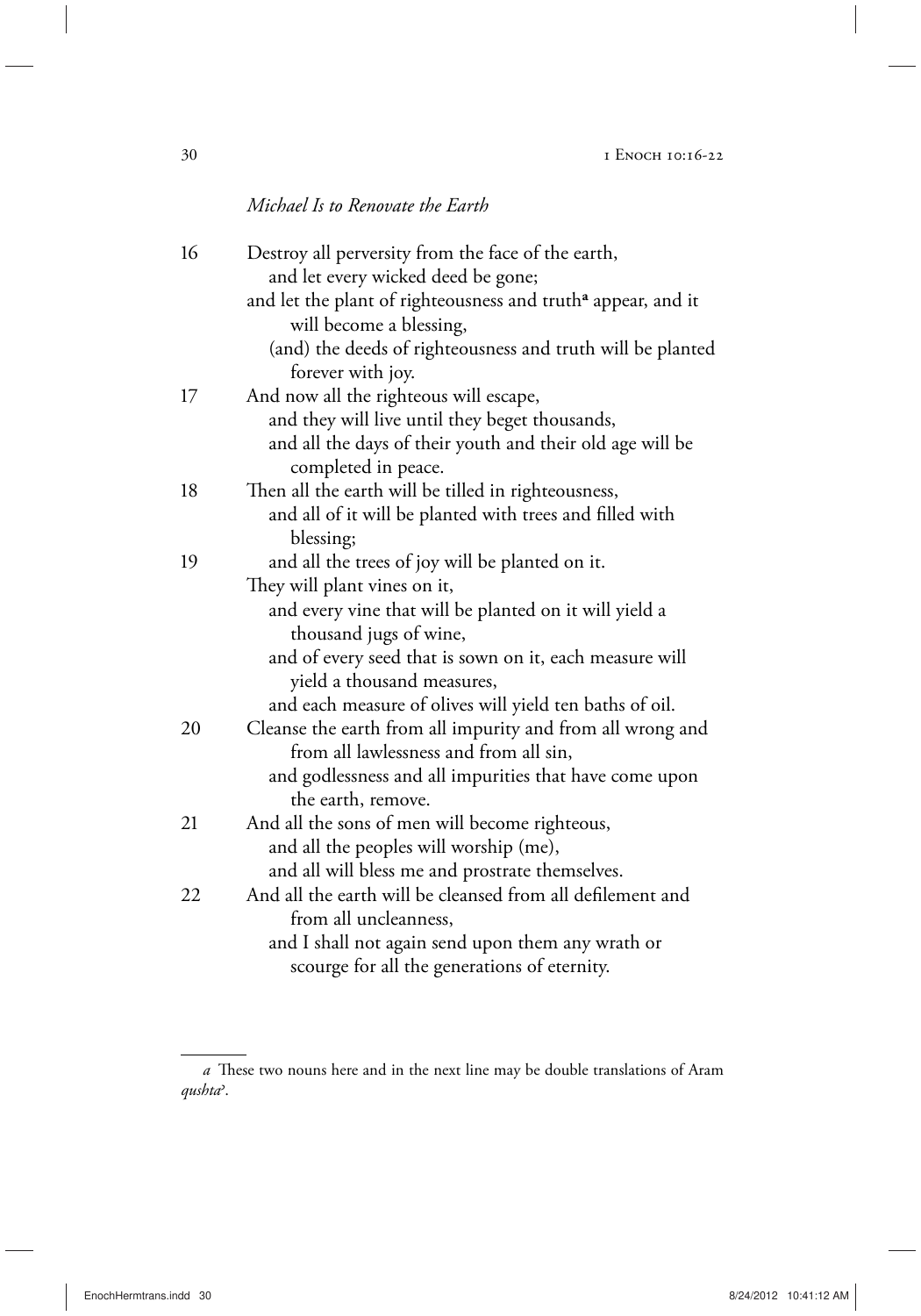1 Enoch 11:1—12:6 31

| 11:1 | Then I shall open the storehouses of blessing that are in   |
|------|-------------------------------------------------------------|
|      | heaven,                                                     |
|      | and make them descend upon the earth, upon the works        |
|      | and the labor of the sons of men.                           |
| 2    | And then truth and peace will be united together            |
|      | for all the days of eternity and for all the generations of |
|      | humanity."                                                  |

## **Enoch's Interaction with the Fallen Watchers (Chapters 12–16)**

### *An Editorial Introduction*

| 12:1 | Before these things, Enoch was taken; and no human being <sup>a</sup> |
|------|-----------------------------------------------------------------------|
|      | knew where he had been taken, or where he was, or what had            |
|      | happened to him.                                                      |

2 His works were with the watchers, and with the holy ones were his days.

### *Enoch's First Mission to the Fallen Watchers*

## *Enoch Is Sent to the Watchers*

- 3 I, Enoch, was standing, blessing the Lord of majesty, the King of the ages. And look, the watchers of the Great Holy One called me, Enoch the scribe, and said to me,
- 4 "Enoch, righteous scribe, go and say to the watchers of heaven—who forsook the highest heaven, the sanctuary of the(ir) eternal station, and defiled themselves with women. As the sons of earth do, so they did and took wives for themselves. And they worked great desolation on the earth— 5/ 'You will have no peace or forgiveness.'
- 6 "And concerning their sons, in whom they rejoice—

*a* Lit. *none of the sons of men*. This translation for the generic term is adopted hereafter where feasible.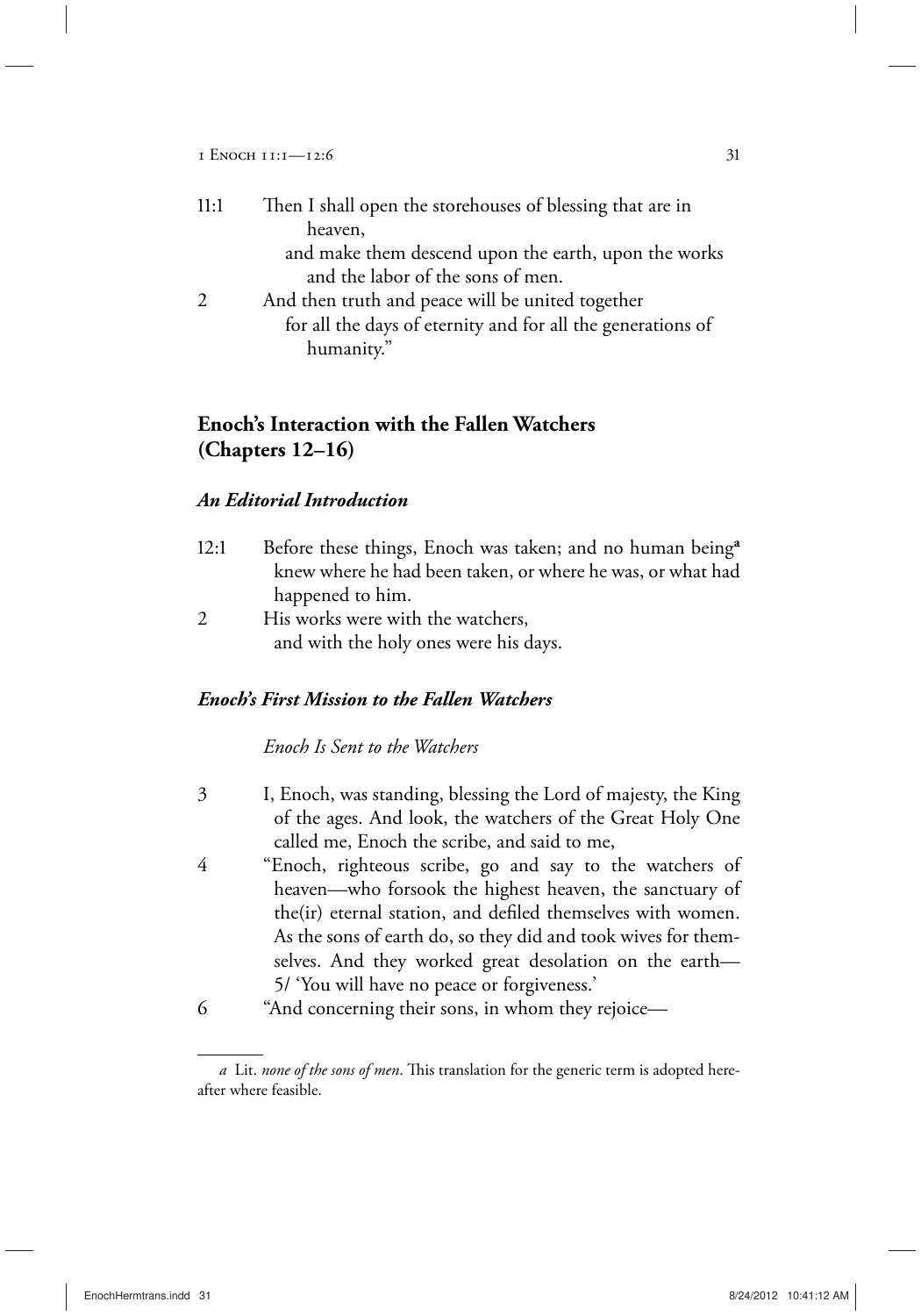|      | The slaughter of their beloved ones they will see,<br>and over the destruction of their sons they will lament and<br>make perpetual petition, |
|------|-----------------------------------------------------------------------------------------------------------------------------------------------|
|      | and they will have no mercy or peace.                                                                                                         |
|      | Enoch Is Sent to Asael                                                                                                                        |
| 13:1 | "And, Enoch, go and say to Asael,<br>'You will have no peace.                                                                                 |
|      | A great sentence has gone forth against you, to bind you.                                                                                     |
| 2    | You will have no relief or petition,                                                                                                          |
|      | because of the unrighteous deeds that you revealed,                                                                                           |
|      | {and because of all the godless deeds and the unrighteous-                                                                                    |
|      | ness and the sin that you revealed to humans.""} <sup>a</sup>                                                                                 |
| 3    | Then I went and spoke to all of them together.                                                                                                |
|      | And they were all afraid,                                                                                                                     |
|      | and trembling and fear seized them.                                                                                                           |

## *The Fallen Watchers Commission Enoch to Intercede for Them*

4 And they asked that I write a memorandum of petition for them, that they might have forgiveness, and that I recite the memorandum of petition for them in the presence of the Lord of heaven. 5/ For they were no longer able to speak or to lift their eyes to heaven out of shame for the deeds through which they had sinned and for which they had been condemned. 6/ Then I wrote out the memorandum of their petition, and the requests concerning themselves, with regard to their deeds individually, and concerning <their sons> for whom they were making request, that they might have forgiveness and longevity. 7/ And I went off and sat by the waters of Dan in the land of Dan, which is south of Hermon, to the west. I recited (to God) the memorandum of their petition until I fell asleep.

*a* Bracketed passage appears to be an expanded doublet of the previous line.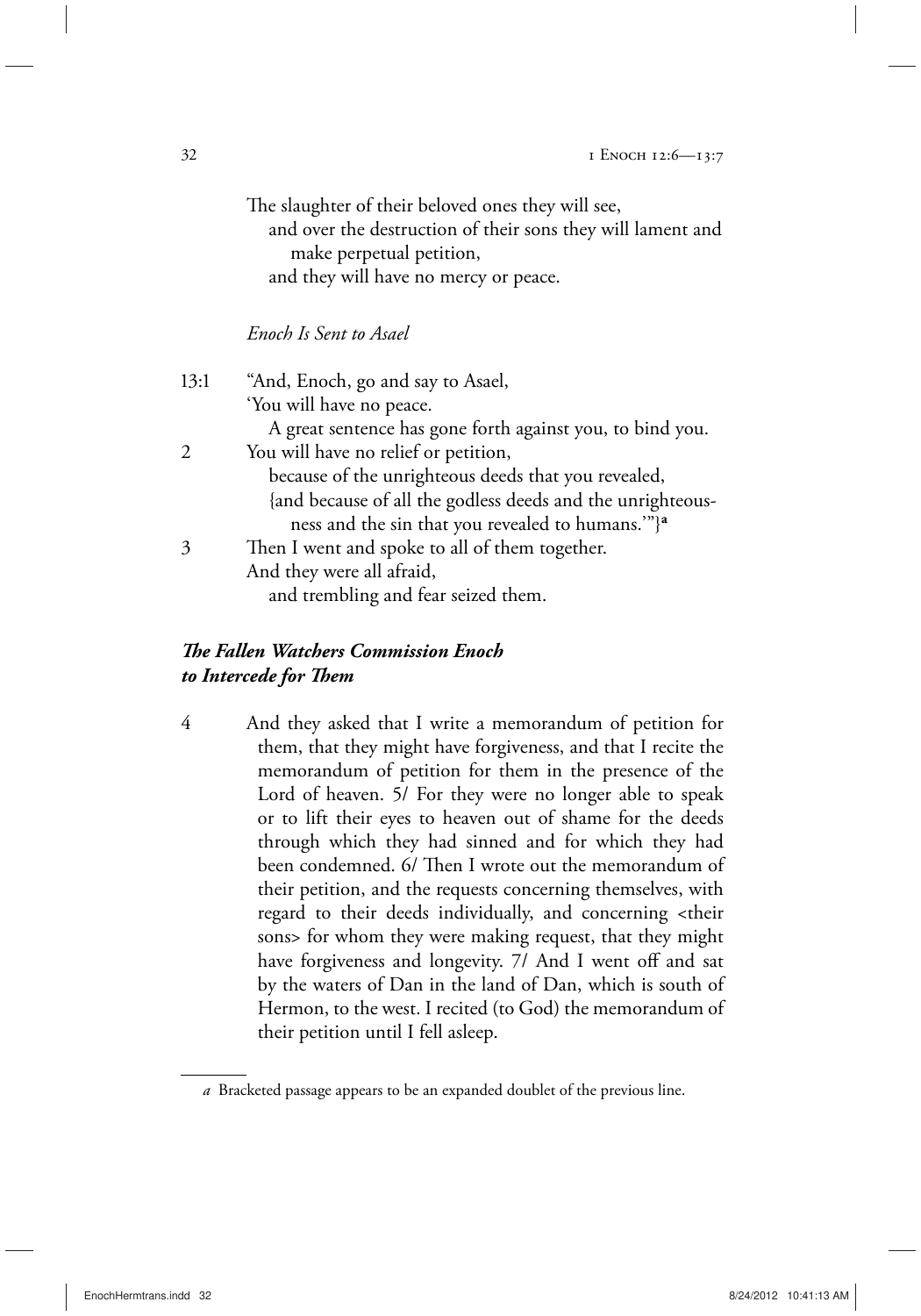## *Enoch's Ascent to Heaven and Second Commission to Preach to the Watchers*

#### *Narrative Summary*

8 And look, dreams came upon me, and visions fell upon me. And I saw visions of wrath, and there came a voice, saying, "Speak to the sons of heaven to reprimand them." 9/ And when I had awakened, I went to them. And all of them were assembled together, and they were sitting and weeping at Abel-Main,**<sup>a</sup>** which is between Lebanon and Senir, covering their faces. 10/ And I recited in their presence all the visions that I had seen in the dream, and I began to speak the words of truth and the vision and reprimand to the watchers of heaven.

#### *The Commission Summarized*

- 14:1 The Book of the Words of Truth and the Reprimand of the Watchers Who Were from of Old, according to the command of the Great Holy One <in the dream that I dreamed>.**b** 2/ In this vision I saw in my dream what I now speak with a human tongue and with the breath of my mouth, which the Great One has given to humans, to speak with them and to understand with the heart. 3/ As he created and destined humans to understand the words of knowledge, so he created and destined me**<sup>c</sup>** to reprimand the watchers, the sons of heaven.
- 4 I wrote up your petition, and in the vision it was shown to me thus,
	- that you will not obtain your petition for all the days of eternity;
		- but judgment has been consummated in the decree against you,

*a* For these place names and the text of v 10, see *1 Enoch 1*, 248–50.

*b* Bracketed words, omitted in Gk and Eth, supplied from Aram. See *1 Enoch 1*, 251.

*c* For this clause Aram reads *he destined and made and created me*.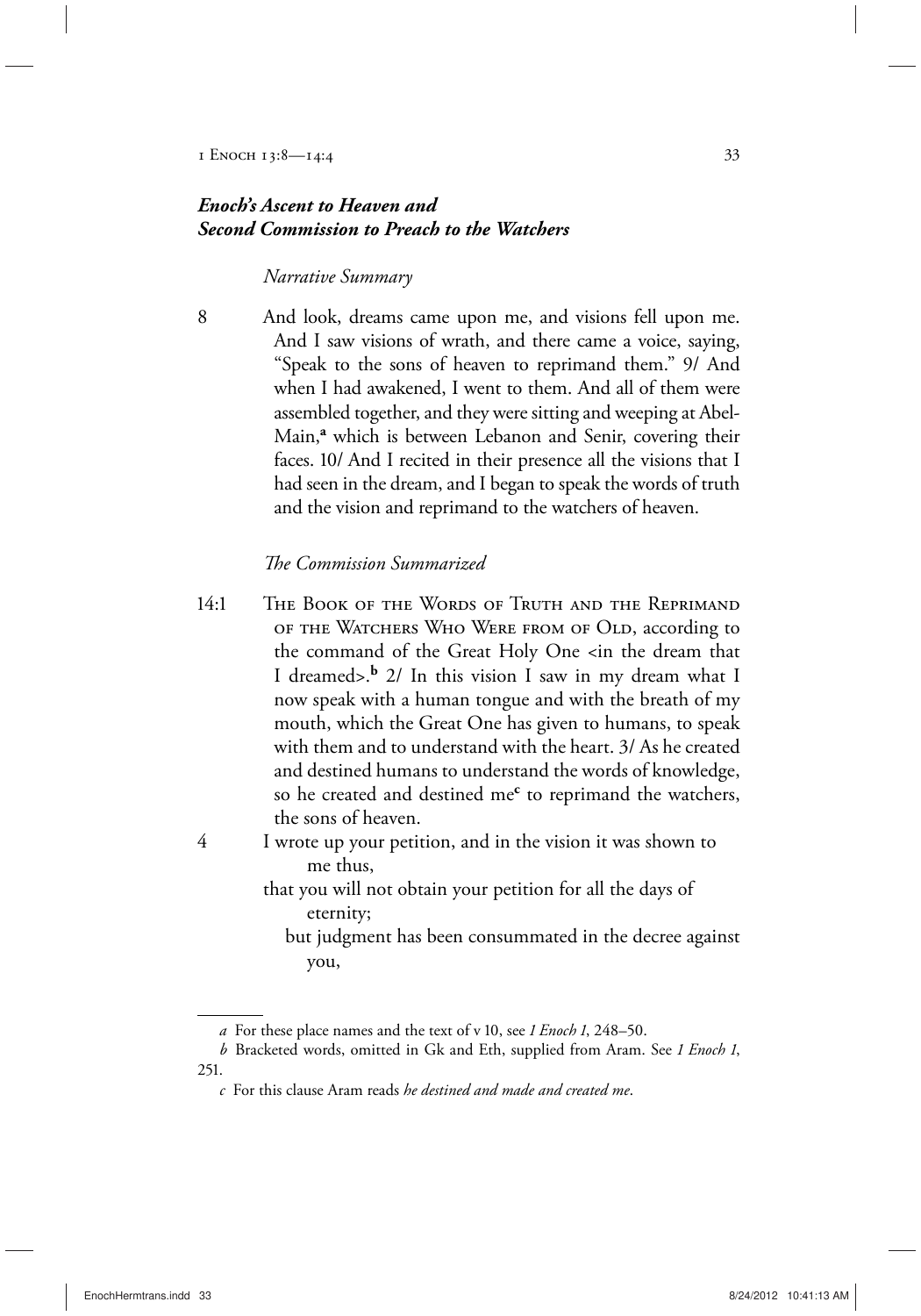| 5  | that from now on you will not ascend into heaven for all the<br>ages;                                                 |
|----|-----------------------------------------------------------------------------------------------------------------------|
|    | and it has been decreed to bind you in bonds in the earth<br>for all the days of eternity.                            |
| 6  | And that before these things, you will see the destruction of<br>your sons, your beloved ones,                        |
|    | and that you will have no pleasure in them,                                                                           |
| 7  | but they will fall before you by the sword. <sup>a</sup><br>Accordingly, you will not obtain your petition concerning |
|    | them, nor concerning yourselves.                                                                                      |
|    | You will be petitioning and making supplication;                                                                      |
|    | but you will not be speaking any word from the writ-<br>ing that I have written. <sup>b</sup>                         |
|    | Enoch's Ascent and Vision                                                                                             |
| 8  | In the vision it was shown to me thus:                                                                                |
|    | Look, clouds in the vision were summoning me, and mists                                                               |
|    | were crying out to me;                                                                                                |
|    | and shooting stars and lightning flashes were hastening me<br>and speeding me along,                                  |
|    | and winds in my vision made me fly up and lifted me<br>upward and brought me to heaven.                               |
| 9  | And I went in until I drew near to a wall built of hailstones;                                                        |
|    | and tongues of fire were encircling them all around,                                                                  |
|    | and they began to frighten me.                                                                                        |
| 10 | And I went into the tongues of fire, and I drew near to a<br>great house built of hailstones;                         |
|    | and the walls of this house were like stone slabs,                                                                    |
|    | and they were all of snow, and the floor was of snow.                                                                 |
| 11 | And the ceiling was like shooting stars and lightning flashes;                                                        |
|    | and among them were fiery cherubim, and their heaven<br>was water,                                                    |
| 12 | and a flaming fire encircled all their walls, and the doors                                                           |
|    | blazed with fire.                                                                                                     |

*a* The text of this verse is problematic. See *1 Enoch 1*, 251–52.

*b* The text of this verse is also problematic and perhaps missing a line. See *1 Enoch 1*, 252–53.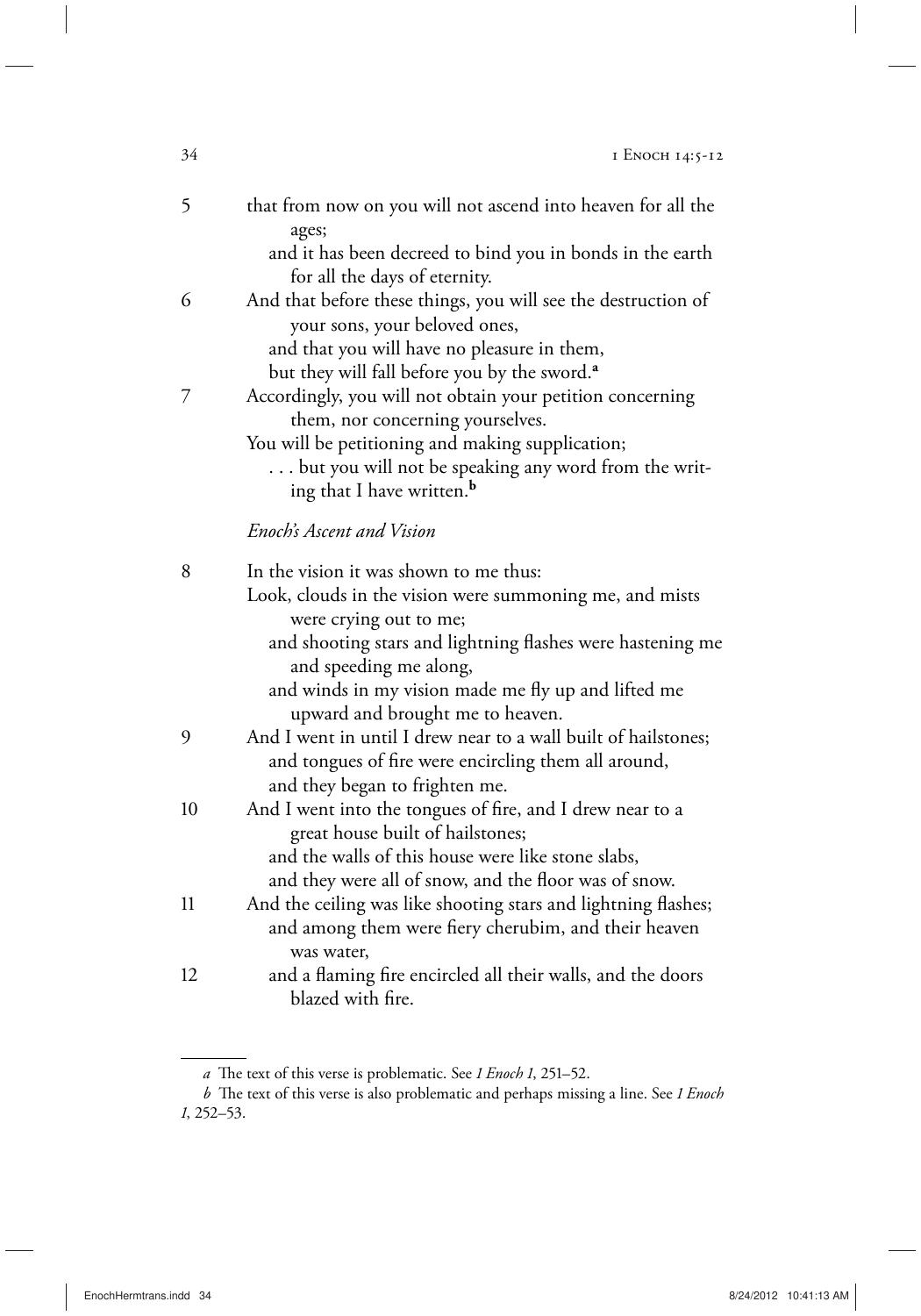#### 1 ENOCH 14:13-22 35

| 13 | And I went into that house—hot as fire and cold as snow,          |
|----|-------------------------------------------------------------------|
|    | and no delight of life was in it.                                 |
|    | Fear enveloped me, and trembling seized me,                       |
| 14 | and I was quaking and trembling, and I fell upon my face.         |
|    | And I saw in my vision,                                           |
| 15 | And look, another open door before me:                            |
|    | and a house greater than the former one,                          |
|    | and it was all built of tongues of fire.                          |
| 16 | All of it so excelled in glory and splendor and majesty           |
|    | that I am unable to describe for you its glory and majesty.       |
| 17 | Its floor was of fire,                                            |
|    | and its upper part was flashes of lightning and shooting          |
|    | stars,                                                            |
|    | and its ceiling was a flaming fire.                               |
| 18 | And I was looking and I saw a lofty throne;                       |
|    | and its appearance was like ice,                                  |
|    | and its wheels were like the shining sun,                         |
|    | and †the voice (or sound) of† <sup>a</sup> the cherubim,          |
| 19 | and from beneath the throne issued rivers of flaming fire.        |
|    | And I was unable to see.                                          |
| 20 | The Great Glory sat upon it;                                      |
|    | his apparel was like the appearance of the sun                    |
|    | and whiter than much snow.                                        |
| 21 | No angel could enter into this house and look at his face         |
|    | because of the splendor and glory,                                |
|    | and no human could look at him.                                   |
| 22 | Flaming fire encircled him and a great fire stood by him,         |
|    | and none of those about him approached him.                       |
|    | Ten thousand times ten thousand stood before him,                 |
|    | but he needed no counselor; his every word was deed. <sup>b</sup> |

*a* Eth, which could reflect Ezek 10:5: Gk (*its*) *boundary was* (*horos*), perhaps suggesting the sides of the throne, or it may be a corruption of *choros* (choir). For other alternatives, see *1 Enoch 1*, 258, 264.

*b* Gk omits first clause, and Eth, the second. Cf. 2 Enoch 33:4.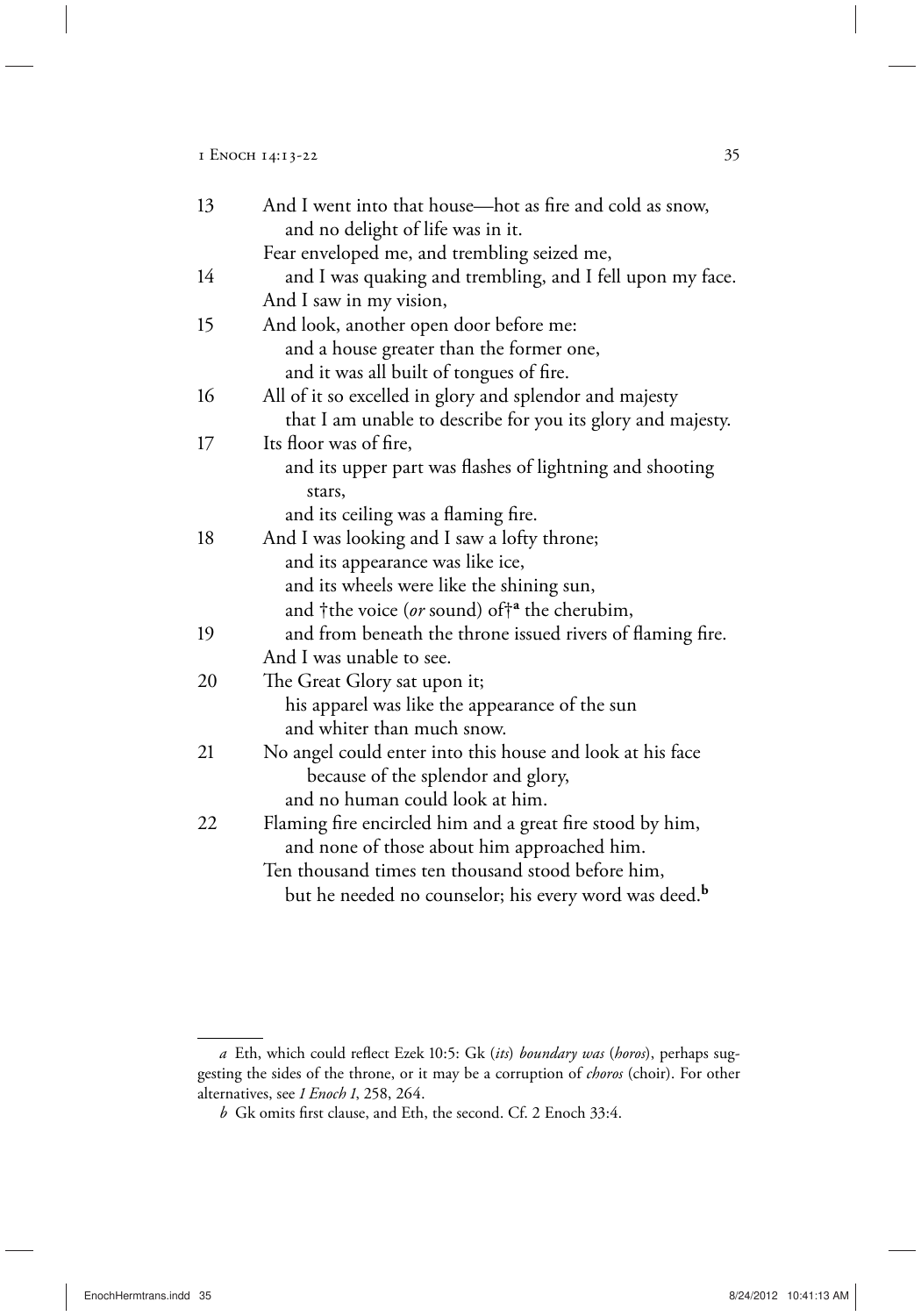23 And the holy ones of the watchers**<sup>a</sup>** who approached him did not depart by night, nor <by day>**<sup>b</sup>** did they leave him.

*The Oracle*

- 24 Until now I had been on my face, prostrate and trembling. And the Lord called me with his mouth and said to me, "Come here, Enoch, and hear my word(s)." 25/ And one of the holy ones came to me and raised me up and stood me (on my feet) and brought me up to the door. But I had my face bowed down.
- 15:1 But he answered and said to me—and I heard his voice— "Fear not, Enoch, righteous man and scribe of truth; come here, and hear my voice.
- 2 Go and say to the watchers of heaven, who sent you to petition in their behalf,
	- 'You should petition in behalf of humans, and not humans in behalf of you.
- 3 Why have you forsaken the high heaven, the eternal sanctuary;
	- and lain with women, and defiled yourselves with the daughters of men;
	- and taken for yourselves wives, and done as the sons of earth;
	- and begotten for yourselves sons, giants?
- 4 You were holy ones and spirits, living forever. With the blood of women you have defiled yourselves, and with the blood of flesh you have begotten, and with the blood of men you have lusted, and you have done as they do flesh and blood, who die and perish.
- 5 Therefore I gave them women, that they might cast seed into them, and thus beget children by them, that nothing fail them on the earth.

*a* For *watchers* Gk reads *angels*. For the reading see *1 Enoch 1*, 258.

*b* Conjectured phrase added to fill out parallelism. See *1 Enoch 1*, 259, 265–66.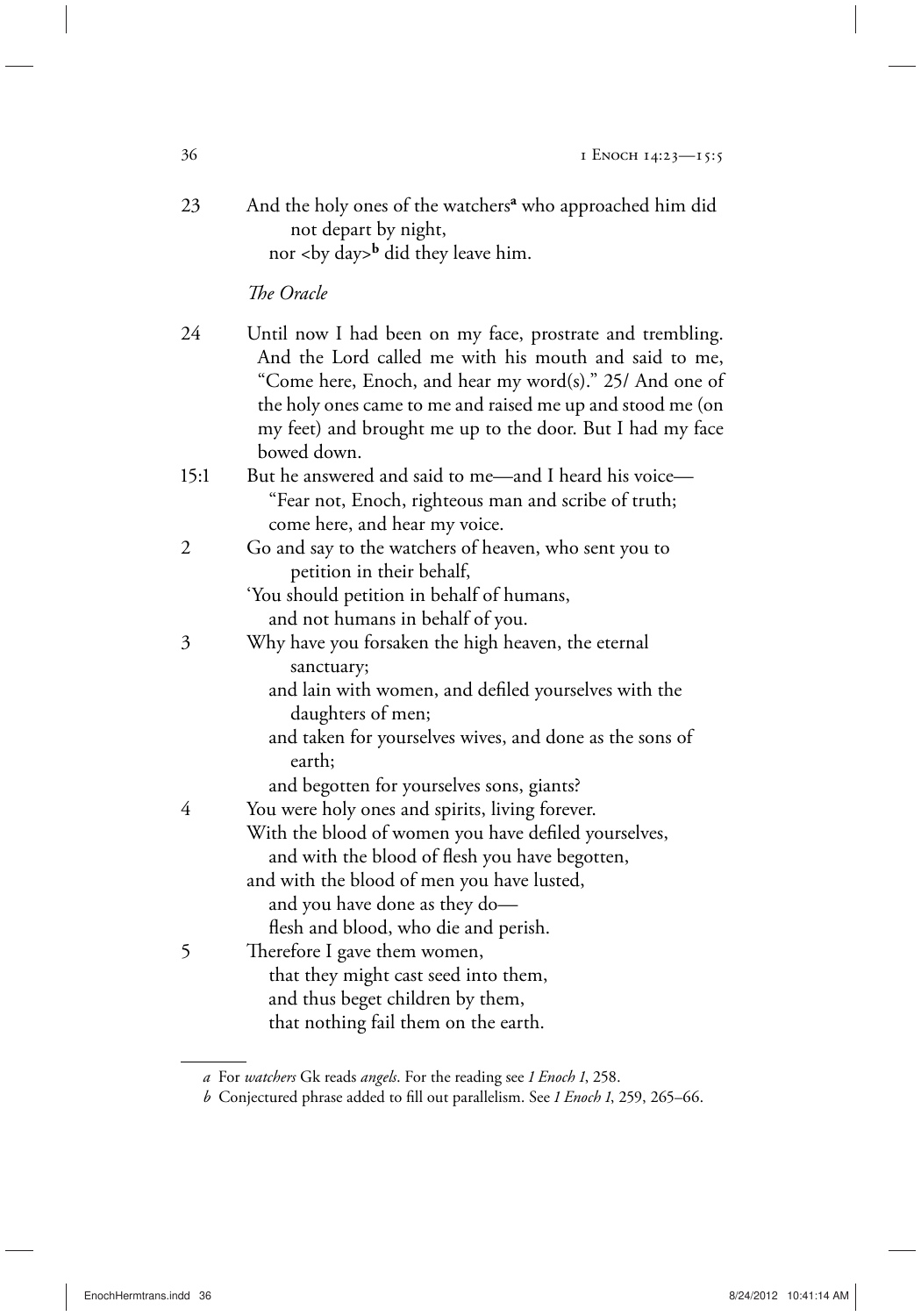1 Enoch 15:6—16:3 37

| 6    | But you originally existed as spirits, living forever,                             |
|------|------------------------------------------------------------------------------------|
|      | and not dying for all the generations of eternity;                                 |
| 7    | therefore I did not make women among you.'                                         |
|      | The spirits of heaven, in heaven is their dwelling;                                |
| 8    | But now the giants who were begotten by the spirits and                            |
|      | $f$ Hesh $-$                                                                       |
|      | they will call them evil spirits on the earth,                                     |
|      | for their dwelling will be on the earth.                                           |
| 9    | The spirits that have gone forth from the body of their flesh<br>are evil spirits, |
|      | for from humans <sup>a</sup> they came into being, and from the                    |
|      | holy watchers was the origin of their creation.                                    |
|      | Evil spirits they will be on the earth, and evil spirits they                      |
|      | will be called.                                                                    |
| 10   | The spirits of heaven, in heaven is their dwelling;                                |
|      | but the spirits begotten on the earth, on the earth is their                       |
|      | dwelling. <sup>b</sup>                                                             |
| 11   | And the spirits of the giants <lead astray="">, do violence, make</lead>           |
|      | desolate, and attack and wrestle and hurl upon the earth                           |
|      | and <cause illnesses="">. They eat nothing, but abstain from</cause>               |
|      | food and are thirsty and smite. 12/ These spirits (will) rise up                   |
|      | against the sons of men and against the women, for they have                       |
|      | come forth from them.                                                              |
| 16:1 | From the day of the slaughter and destruction and death of the                     |
|      | giants, from the soul of whose flesh the spirits are proceed-                      |
|      | ing, they are making desolate without (incurring) judgment.                        |
|      | Thus they will make desolate until the day of the consum-                          |
|      | mation of the great judgment, when the great age will be                           |
|      | consummated. It will be consummated all at once.                                   |
| 2    | And now (say) to the watchers who sent you to petition in                          |
|      | their behalf, who formerly were in heaven,                                         |
| 3    | 'You were in heaven, and no mystery was revealed to you;                           |
|      | but a stolen mystery you learned;                                                  |

a Gk<sup>s</sup>: Gk<sup>a</sup> Eth *for from above*. One reading is a Gk corruption of the other. See 1 *Enoch 1*, 268.

*b* For the textual problems and conjectures in the rest of this section, see *1 Enoch 1*, 268–69.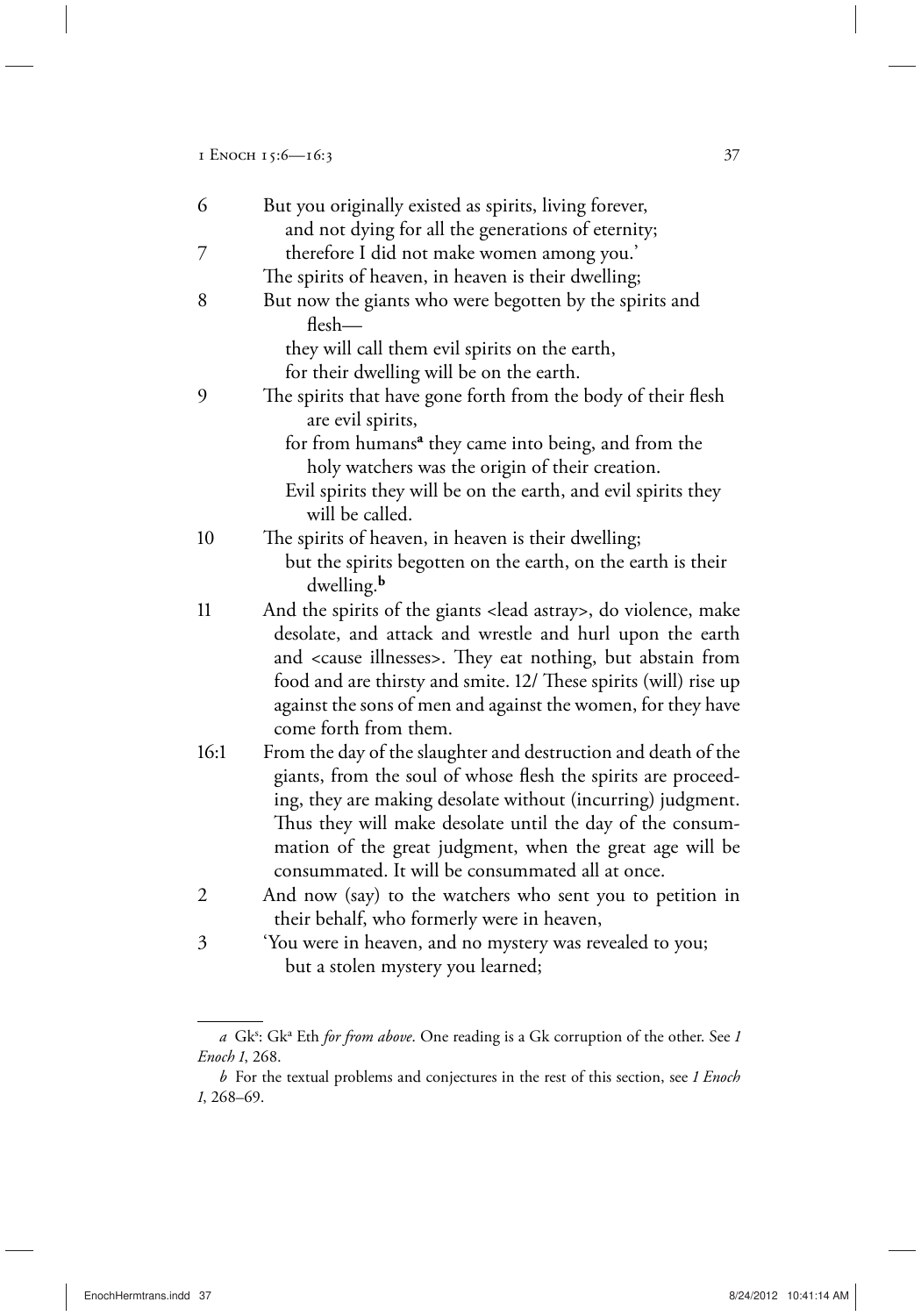|   | and this you made known to the women in your hardness |
|---|-------------------------------------------------------|
|   | of heart;                                             |
|   | and through this mystery the women and men are        |
|   | multiplying evils on the earth.'                      |
| 4 | Say to them,                                          |
|   | 'You will have no peace.""                            |
|   |                                                       |

## **Enoch's Journey to the Northwest (Chapters 17–19)**

## *The Journey Narrative Begun*

- 17:1 And they took me (and) led (me) away to a certain place in which those who were there were like a flaming fire; and whenever they wished, they appeared as human beings.
- 2 And they led me away to a dark place and to a mountain whose summit reached to heaven. 3/ And I saw the place of the luminaries and the treasuries of the stars and of the thunders, and to the depths of the ether, where the bow of fire and the arrows and their quivers (were) and the sword of fire**<sup>a</sup>** and all the lightnings.
- 4 And they led me away to the living waters and to the fire of the west, which provides**b** all the sunsets.
- 5 And I came to the river of fire, in which fire flows down like water and discharges into the great sea of the west. 6/ I saw all the great rivers.

And I arrived at the great river and the great darkness.

And I departed (for) where no human<sup>c</sup> walks. 7/ I saw the wintry winds of darkness and the gushing of all the waters of the abyss. 8/ I saw the mouth of all the rivers of the earth and the mouth of the abyss.

## *A Digression: A Summary of What Enoch Saw*

18:1 I saw the treasuries of all the winds. I saw how through them he ordered all created things.

*a* Gk omits the phrase.

*b* Eth *receives.*

*c* Lit. *no flesh*, which could mean *no living being.*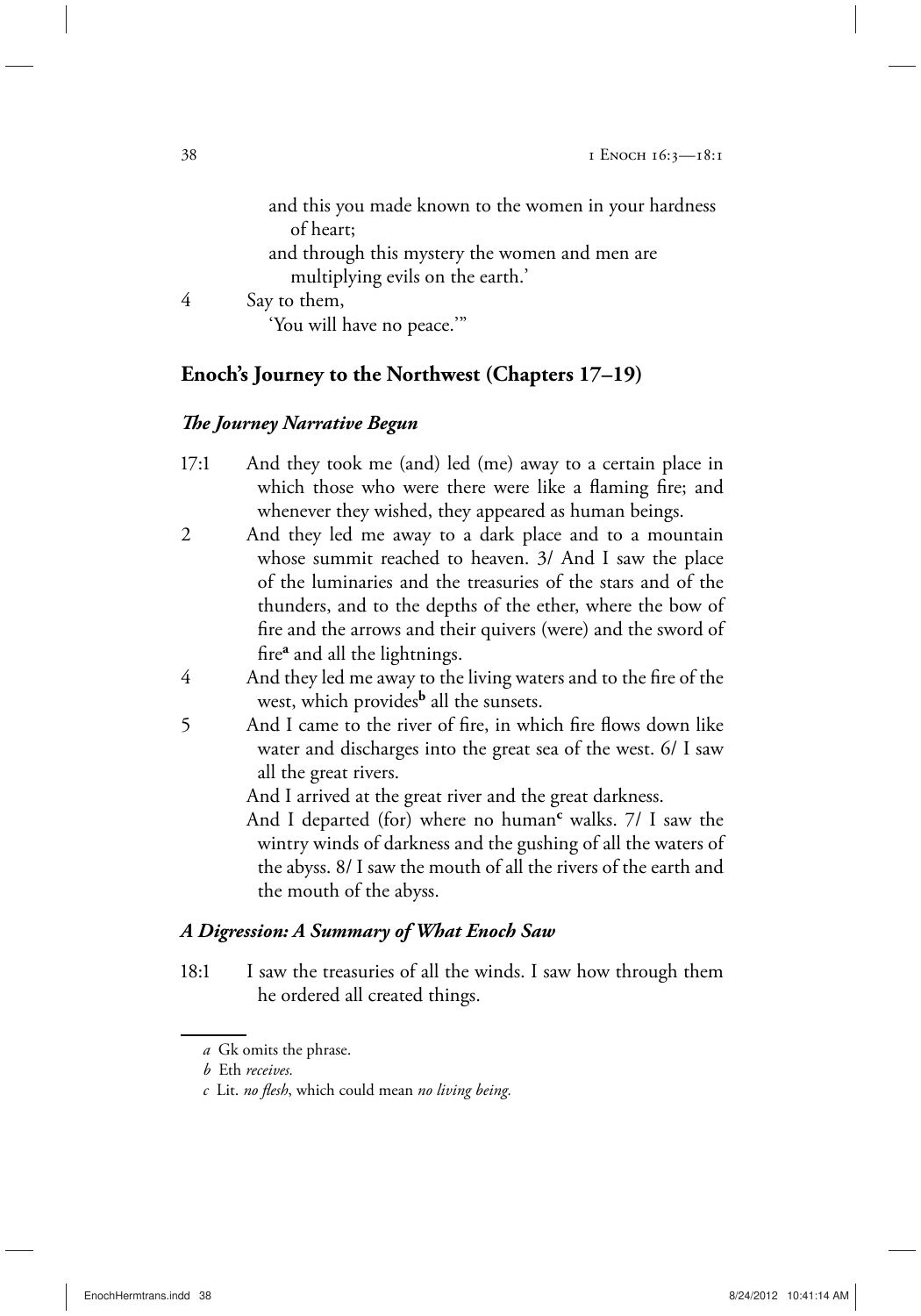- 2 I saw the foundation of the earth and the cornerstone of the earth. I saw the four winds bearing the earth and the firmament of heaven. 3/ And I saw how the winds stretch out the height of heaven. They stand between earth and heaven; they are the pillars of heaven.
- 4 I saw the winds of heaven that turn and bring to (their) setting the disk of the sun and all the stars.
- 5 I saw the winds on the earth bearing the clouds. I saw the paths of the angels. I saw at the ends of the earth the firmament of heaven above.

#### *The Journey Narrative Concluded*

- 6 I came and saw a place that was burning night and day, where (there were) seven mountains of precious stones—three lying to the east and three to the south. 7/ And of those to the east, (one was) of colored stone, and one was of pearl, and one was of <jasper>.**<sup>a</sup>** And those to the south were of flame-colored stone. 8/ And the middle one of them reached to heaven like the throne of God—of antimony; and the top of the throne was of lapis lazuli. 9/ And I saw a burning fire.
- 10 And beyond these mountains is a place, the edge of the great earth; there the heavens come to an end. 11/ And I saw a great chasm among pillars of heavenly fire. And I saw in it pillars of fire descending; and they were immeasurable toward the depth and toward the height.**<sup>b</sup>**
- **19:1** And Uriel said to me, "There stand the angels who mingled with the women. And their spirits—having assumed many forms—bring destruction on men and lead them astray to sacrifice to demons as to gods until the day of the great judgment, in which they will be judged with finality. 2/ And the wives of the transgressing angels will become sirens."

*a* The identity of the stone is uncertain. See *1 Enoch 1*, 286.

*b* As it is preserved, the text narrates Enoch's progress to two places, followed by two angelic interpretations. Additionally, in Enoch's next journey, from west to east (chaps. 21–32), the order of stations suggests the transposition here of 19:1-2 between 18:11 and 18:12. See *1 Enoch 1*, 287.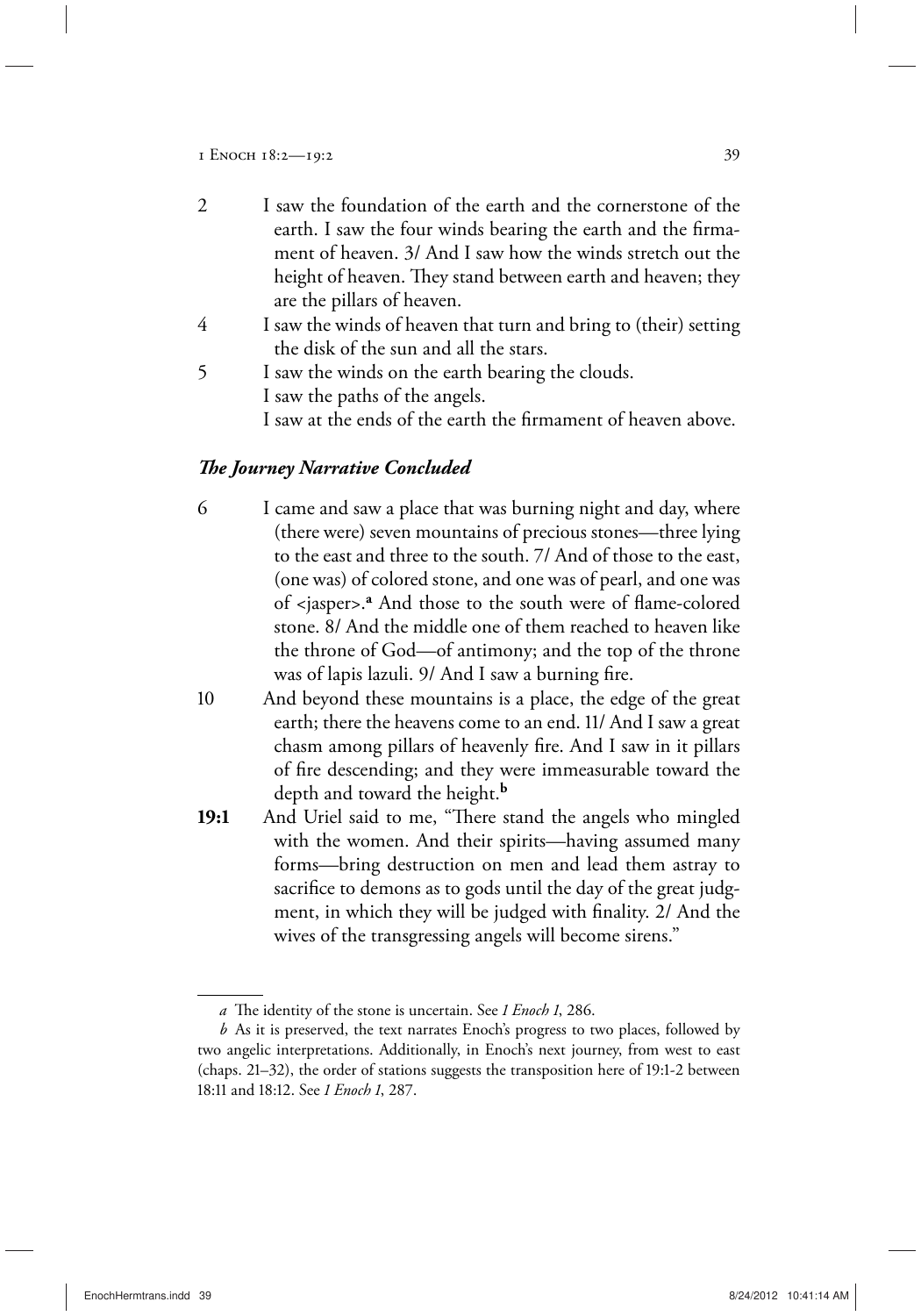- **18:12** Beyond this chasm I saw a place where there was neither firmament of heaven above, nor firmly founded earth beneath it. Neither was there water on it, nor bird; but the place was desolate and fearful. 13/ There I saw seven stars like great burning mountains.
- 14 To me, when I inquired about them, the angel said, "This place is the end of heaven and earth; this has become a prison for the stars and the hosts of heaven. 15/ The stars that are rolling over in the fire, these are they that transgressed the command of the Lord in the beginning of their rising, for they did not come out in their appointed times. 16/ And he was angry with them and bound them until the time of the consummation of their sins—ten thousand years."
- **19:3** I, Enoch, alone saw the visions, the extremities of all things. And no one among humans has seen as I saw.

## **Enoch's Journey Eastward (Chapters 20–36)**

#### *List of the Seven Archangels*

| 20:1 | These are the names of the holy angels who watch.                            |
|------|------------------------------------------------------------------------------|
| 2    | Uriel, one of the holy angels, who is in charge of the world and             |
|      | Tartarus.                                                                    |
| 3    | Raphael, one of the holy angels, who is in charge of the spirits             |
|      | of men.                                                                      |
| 4    | Reuel, one of the holy angels, who takes vengeance on the                    |
|      | world of the luminaries.                                                     |
| 5.   | Michael, one of the holy angels, who has been put in charge of               |
|      | the good ones of the people. <sup>a</sup>                                    |
| 6    | Sariel, one of the holy angels, who is in charge of the spirits <sup>b</sup> |
|      | who sin against the spirit.                                                  |
|      |                                                                              |

*a* Textual witnesses are confused here. The verse may originally have ascribed to Michael supervision over all of Israel or over the righteous of Israel. See *1 Enoch 1*, 294–96.

*b* Eth adds *of the sons of men.*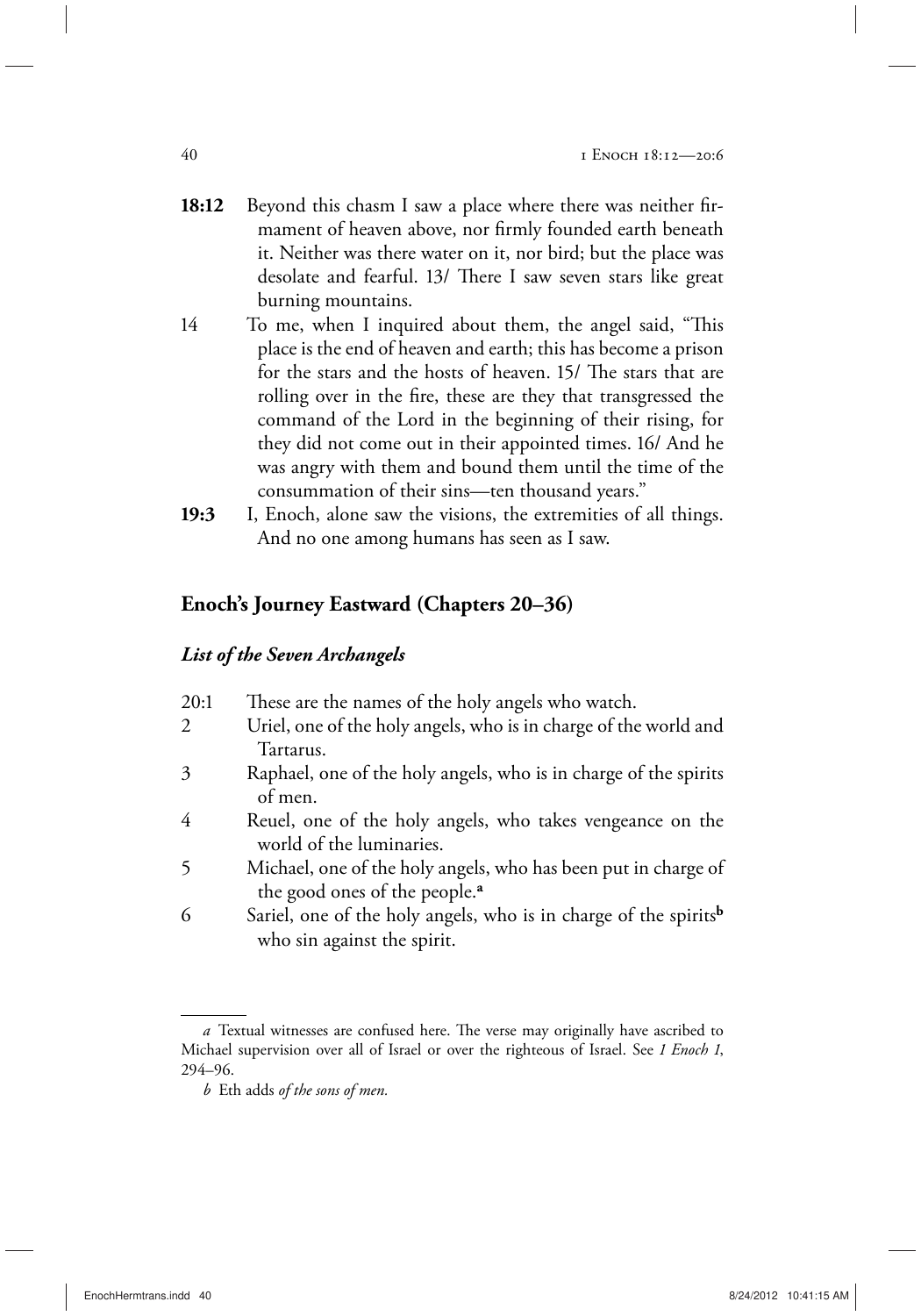- 7 Gabriel, one of the holy angels, who is in charge of paradise and the serpents and the cherubim.
- 8 Remiel, one of the holy angels, whom God has put in charge of them that rise.

The names of the seven archangels.**<sup>a</sup>**

## *The Place of Punishment for the Disobedient Stars*

- 21:1 I traveled to where it was chaotic. 2/ And there I saw a terrible thing; I saw neither heaven above, nor firmly founded earth, but a chaotic and terrible place. 3/ And there I saw seven of the stars of heaven, bound and thrown in it together, like great mountains, and burning in fire.
- 4 Then I said, "For what reason have they been bound, and for what reason have they been thrown here?"
- 5 Then Uriel said to me, one of the holy angels who was with me, and he was their leader, he said to me, "Enoch, why do you inquire, and why are you eager for the truth? 6/ These are the stars of heaven that transgressed the command of the Lord; they have been bound here until ten thousand years are fulfilled—the time of their sins."

## *The Prison of the Fallen Angels*

- 7 From there I traveled to another place, more terrible than this one. And I saw terrible things—a great fire burning and flaming there. And the place had a narrow cleft (extending) to the abyss, full of great pillars of fire, borne downward. Neither the measure nor the size was I able to see or to estimate.
- 8 Then I said, "How terrible is this place and fearful to look at!" 9 Then Uriel**<sup>b</sup>** answered me, one of the holy angels who was with
- me, and said to me, "Enoch, why are you so frightened and shaken?"

*a* Eth omits this verse.

*b* Gk omits the name. Perhaps it is a gloss. Cf. 19:1-2; 18:13, which have only one name.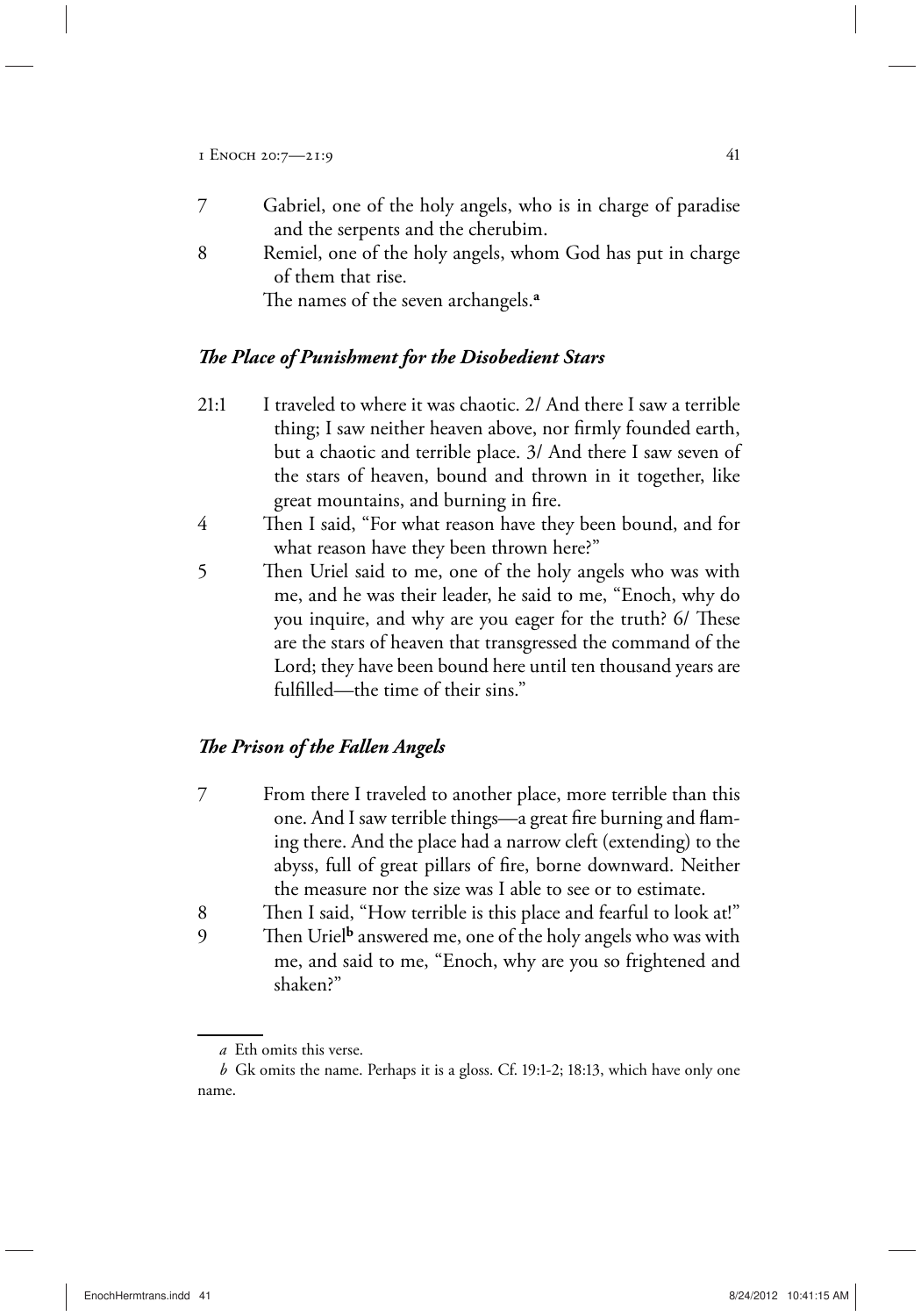And I replied, "Because of this terrible place and because of the fearful sight."

10 And he said, "This place is a prison for the angels. Here they will be confined forever."

#### *The Mountain of the Dead*

22:1 From there I traveled to another place. And he showed me to the west a great and high mountain of hard rock. 2/ And there were four hollow places in it, deep and very smooth. Three of them were dark and one, illuminated; and a fountain of water was in the middle of it.

 And I said, "How smooth are these hollows and altogether deep and dark to view."

- 3 Then Raphael answered me, one of the holy angels who was with me, and said to me, "These hollow places (are intended) that the spirits of the souls of the dead might be gathered into them. For this very (purpose) they were created, (that) here the souls of all human beings should be gathered. 4/ And look, these are the pits for the place of their confinement. Thus they were made until the day (on) which they will be judged, and until the time of the day of the end of the great judgment that will be exacted from them."
- 5 There I saw the spirit of a dead man making suit, and his lamentation went up to heaven and cried and made suit.
- 6 Then I asked Raphael, the watcher and holy one<sup>a</sup> who was with me, and said to him, "This spirit that makes suit—whose is it—that thus his lamentation goes up and makes suit unto heaven?"
- 7 And he answered me and said, "This is the spirit that went forth from Abel, whom Cain his brother murdered. And Abel

*a* Aram: Gk Eth *angel* suggesting that elsewhere in this section, where there are no Aram counterparts, *holy angel* may also have translated Aram *watcher(s) and holy one(s)*.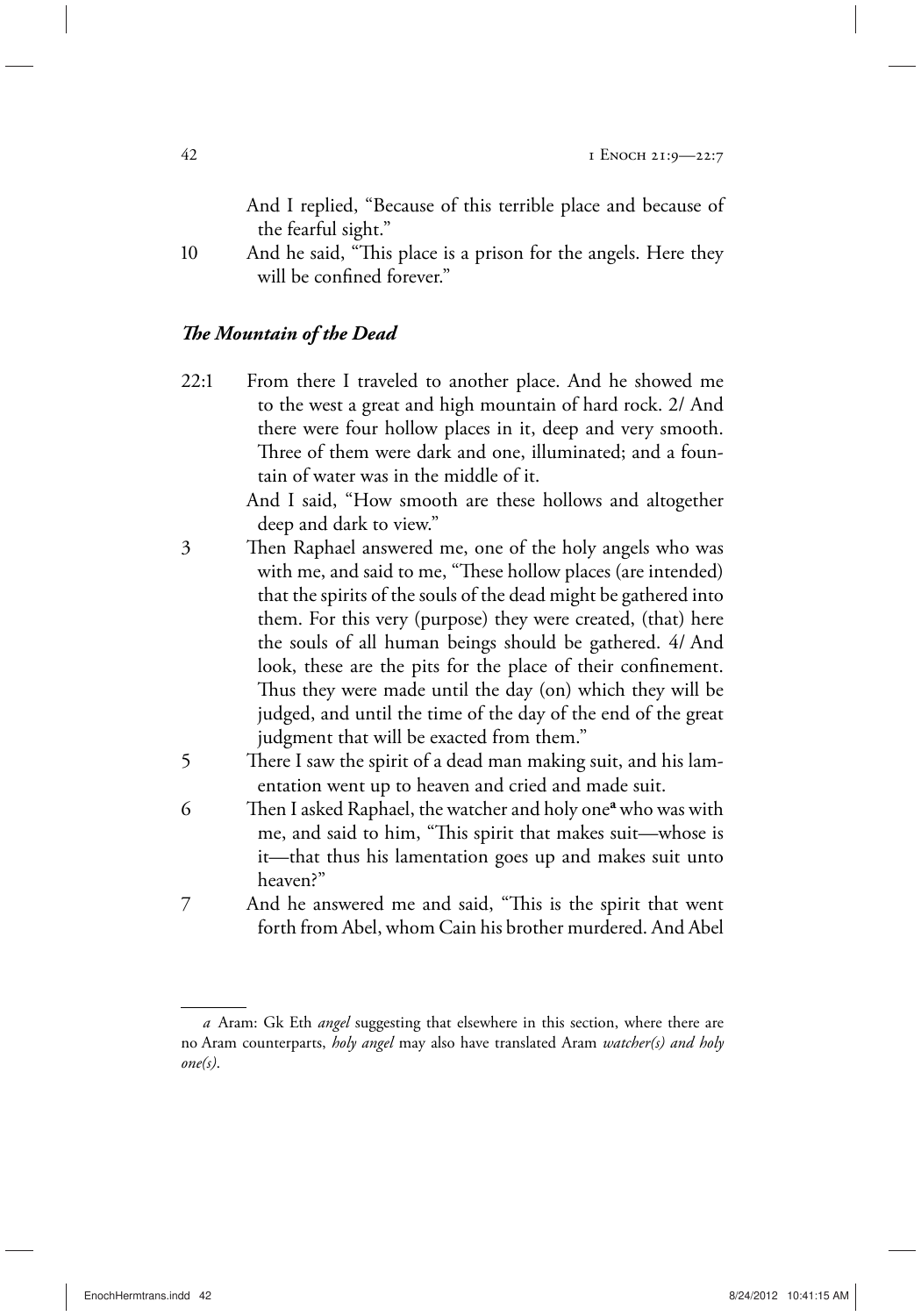makes accusation against him until his posterity**<sup>a</sup>** perishes from the face of the earth, and his posterity is obliterated from the posterity of men."

- 8 Then I asked about all the hollow places, why they were separated one from the other.
- 9 And he answered me and said, "These three were made that the spirits of the dead might be separated.

 And this has been separated for the spirits of the righteous, where the bright fountain of water is.

10 And this has been created for <the spirits of the> sinners, when they die and are buried in the earth, and judgment has not been executed on them in their life. 11/ Here their spirits are separated for this great torment, until the great day of judgment, of scourges and tortures of the cursed forever, that there might be a recompense for their spirits. There he will bind them forever.

- 12 And this has been separated for the spirits of them that make suit, who make disclosure about the destruction, when they were murdered in the days of the sinners.
- 13 And this was created for the spirits of the people who will not be pious, but sinners, who were godless, and they were companions with the lawless. And their spirits will not be punished on the day of judgment, nor will they be raised from there."
- 14 Then I blessed the Lord of glory and said, "Blessed is the judgment of righteousness and blessed are you, O Lord of majesty and righteousness, who are Lord of eternity."**<sup>b</sup>**

## *The Fire of the West*

23:1 And from there I traveled to another place, to the west of the ends of the earth. 2/ And I saw a fire that ran and did not rest or quit its course day and night, but continued.

*a* Lit. *seed.*

*b* Textual witnesses to this verse differ. See *1 Enoch 1*, 301–2.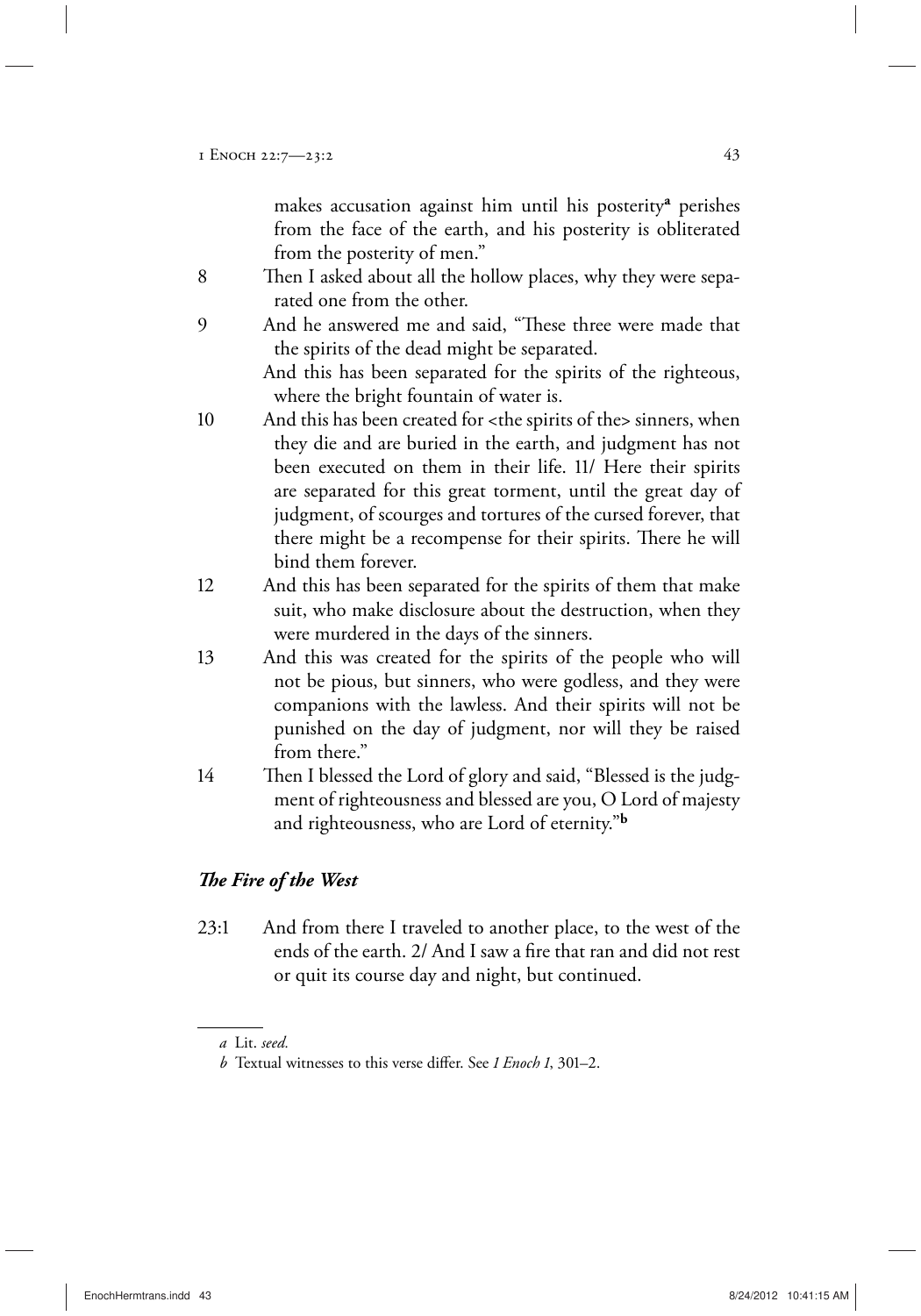- 3 And I asked and said, "What is this that has no rest?"
- 4 Then Reuel answered me, one of the holy angels who was with me, and said to me, "This course of fire is the fire of the west, which pursues**<sup>a</sup>** all the luminaries of heaven."**<sup>b</sup>** 24:1/ And he showed me mountains of fire that burned day and night.

#### *The Mountain of God and the Tree of Life*

- 24:2 And I proceeded beyond them, and I saw seven glorious mountains, all differing each from the other, whose stones were precious in beauty. And all (the mountains) were precious and glorious and beautiful in appearance—three to the east were firmly set one on the other, and three to the south, one on the other, and deep and rugged ravines, one not approaching the other. 3/ The seventh mountain (was) in the middle of these, and it rose above them in height, like<sup>c</sup> the seat of a throne. And fragrant**d** trees encircled it. 4/ Among them was a tree such as I had never smelled, and among them was no other like it.<sup>e</sup> It had a fragrance sweeter smelling than all spices, and its leaves and its blossom and the tree**<sup>f</sup>** never wither. Its fruit is beautiful, like dates of the palm trees.
- 5 Then I said, "How beautiful is this tree and fragrant,**g** and its leaves are lovely, and its blossoms**h** are lovely to look at."
- 6 Then Michael answered me, one of the holy angels who was with me and was their leader, 25:1/ and he said to me,

*a* Gk *to ekdioμkon*: Eth corrupt. However, cf. 20:4, which applies the verb *ekdeikoμn* (*takes vengeance on*) to *Reuel*. See *1 Enoch 1*, 310–11.

*b* Eth adds a clause here that indicates Enoch's movement to a new place. See *1 Enoch 1*, 311.

*c* Text of previous clause uncertain. See *1 Enoch 1*, 312.

*d* Eth (= Gk *euoμdeμ*): Gk *beautiful to see* (*eueideμ*).

*e* On the text, see *1 Enoch 1*, 312.

*f* Perhaps originally *and the blossom of the tree.*

*g* Gk: Eth. *beautiful to see.* See above note h.

*h* Eth *its fruit.*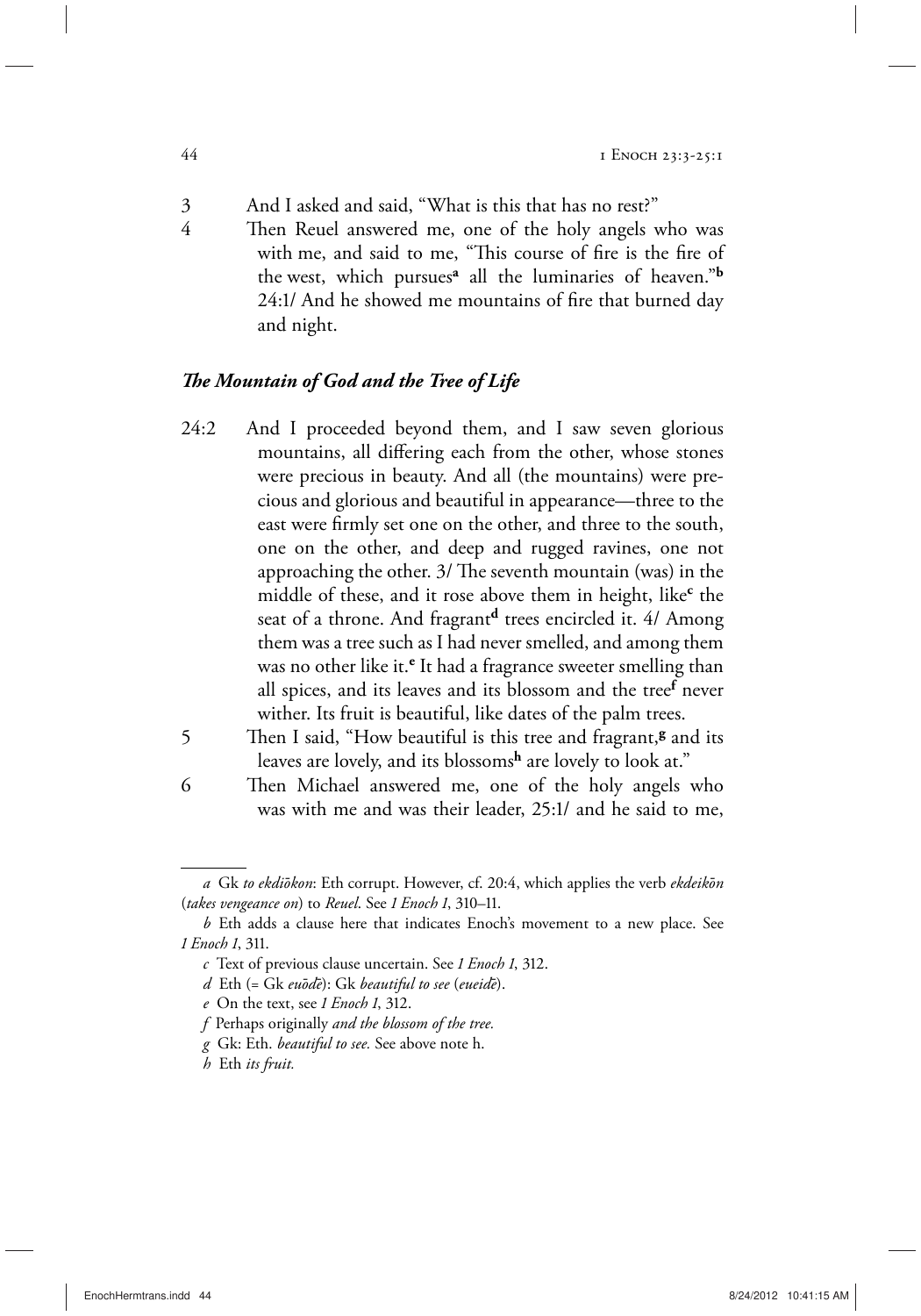"Enoch, why do you inquire and why do you marvel about the fragrance of this tree, and why do you wish to learn the truth?"

- 25:2 Then I answered him—I, Enoch—and said, "Concerning all things I wish to know, but especially concerning this tree."
- 3 And he answered me and said, "This high mountain that you saw, whose peak is like the throne of God, is the seat where the Great Holy One, the Lord of glory, the King of eternity, will sit, when he descends to visit the earth in goodness. 4/ And (as for) this fragrant tree, no flesh has the right to touch it until the great judgment, in which there will be vengeance on all and a consummation forever.

Then it will be given to the righteous and the pious,

- 5 and its fruit will be food for the chosen. And it will be transplanted to the holy place, by the house of God, the King of eternity.
- 6 Then they will rejoice greatly and be glad, and they will enter into the sanctuary.
- Its fragrances <will be>**<sup>a</sup>** in their bones, and they will live a long life on the earth, such as your fathers lived also in their days,**<sup>b</sup>** and torments and plagues and suffering will not touch them."
- 7 Then I blessed the God of glory, the King of eternity, who has prepared such things for people (who are) righteous, and has created them and promised to give (them) to them.

## *Jerusalem, the Center of the Earth and the Place of Punishment*

26:1 And from there I proceeded to the center of the earth, and I saw a blessed place where there were trees that had branches that abide and sprout. 2/ And there I saw a holy mountain.

*a* Emending an evident corruption in Aram original, *1 Enoch 1*, 313.

*b* Eth adds *sorrow* at the beginning of the next line.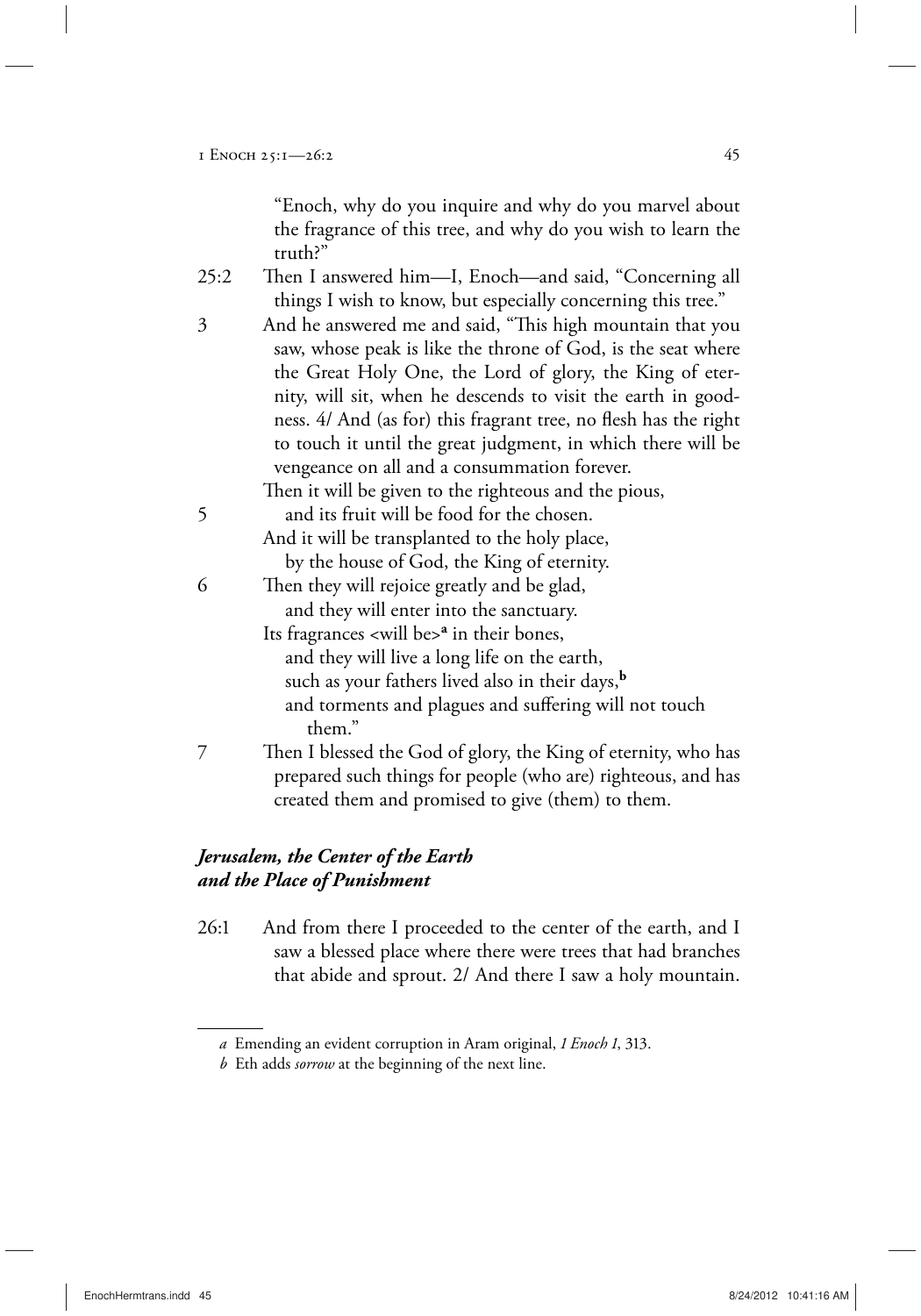From beneath the mountain water (came) from the east, and it flowed toward the south. 3/ And I saw to the east another mountain higher than it, and between them a deep valley that had no breadth, and through it water was flowing beneath**<sup>a</sup>** the mountain. 4/ And to the west of this, another mountain lower than it and not rising very high, and a deep and dry valley beneath it, between them, and another deep and dry valley,<sup>b</sup> at the apex of the three mountains. 5/ And all the valleys were deep, of hard rock, and no tree was planted on them.

- 6 And I marveled at the mountain, and I marveled at the valley, I marveled exceedingly.
- 27:1 Then I said, "Why is this land blessed and all filled with trees, but this valley is cursed?"
- 2 Then <Sariel><sup>c</sup> answered, one of the holy angels who was with me, and said to me, "This cursed valley is for those who are cursed forever. Here will be gathered all the cursed, who utter with their mouth an improper word against the Lord and speak hard things against his glory. Here they will be gathered, and here will be (their) habitation 3/ at the last times, in the days of righteous judgment in the presence of the righteous for all time. Here the godless**d** will bless the Lord of glory, the King of eternity. 4/ In the days of their judgment they will bless †in mercy†**<sup>e</sup>** in accordance with how he has apportioned to them."
- 5 Then I blessed the Lord of glory, and his glory I made known and praised magnificently.

*a* Eth *toward.*

*b* Aram evidently omitted *deep and dry.*

*c* Gk Eth read *Uriel*. Emendation follows 20:6, where Sariel's place in the sequence and his function agree with this vision. Aram at 9:1 indicates that the names are confused.

*d* Eth *the merciful*, perhaps influenced by *in mercy* in v 4.

*e* Meaning is obscure. Perhaps the text originally referred to a plea for mercy. Cf. 63:1, 5-6.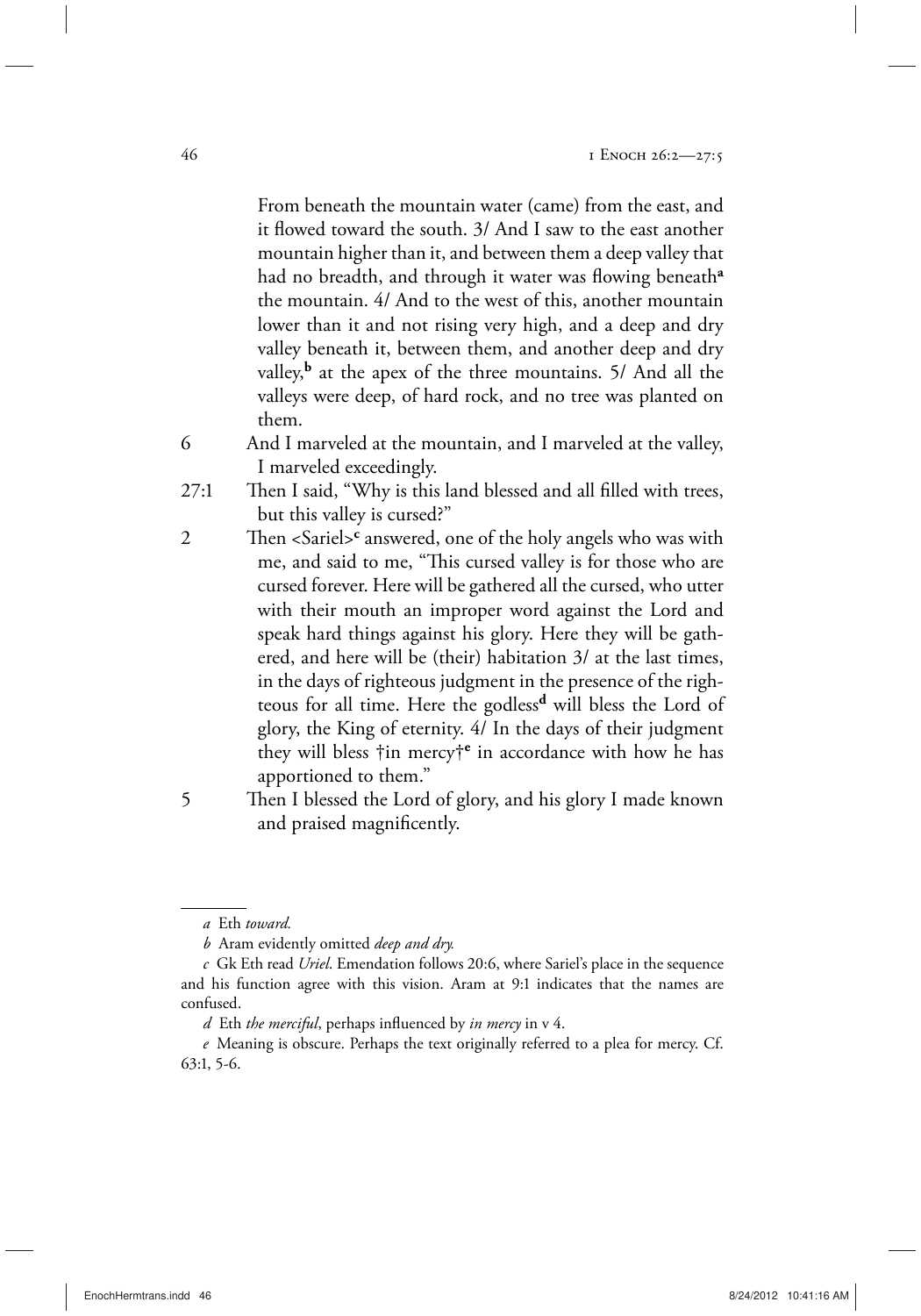#### *To the Paradise of Righteousness***<sup>a</sup>**

- 28:1 And from there I went to the midst of the mountain range of the desert. And I saw it desolate, and it alone was full of trees <and plants>. 2/ Water was pouring forth from above. 3/ Flowing like a copious watercourse, approximately to the northwest, it brought water and also dew from all around.
- 29:1 From there I went to another place in the desert, and I departed to the east of this mountain range.  $2/1$  saw trees <of the field> breathing fragrances of frankincense and myrrh, and their trees were like nut trees.
- 30:1 Beyond these I departed far to the east. And I saw another vast place—valleys of water, 2/ in which were aromatic cane like reeds. 3/ On the banks of these valleys I saw the fragrant cinnamon.
- 31:1 Beyond these valleys, I departed to the east. And I saw other mountains, and also on them I saw trees, from which flowed the nectar called storax and galbanum.
- 2 Beyond these mountains I was shown another mountain, and on it were aloe trees. All the trees were full of . . . . . . . . , and it was like the bark of the almond tree. 3/ When they grind this bark, it is sweeter than any perfume.
- 32:1 Beyond these mountains, approximately to their northeastern side I saw other mountains, filled with choice nard and *tspr* and cardamom and pepper.
- 2 From there I proceeded to the east of all these mountains, far from them to the east of the earth. And I passed over the Red Sea and departed far from it. And I crossed over the darkness, far from it.
- 3 I passed by the paradise of righteousness, and I saw from afar trees more plentiful and larger than these trees, differing

*a* The textual situation in these chapters is especially complex due to the plethora of sometimes obscure proper names, the technical nature of the subject matter, and the disagreements among Gk, Eth, and two Aram mss. For details, see *1 Enoch 1*, 320–28.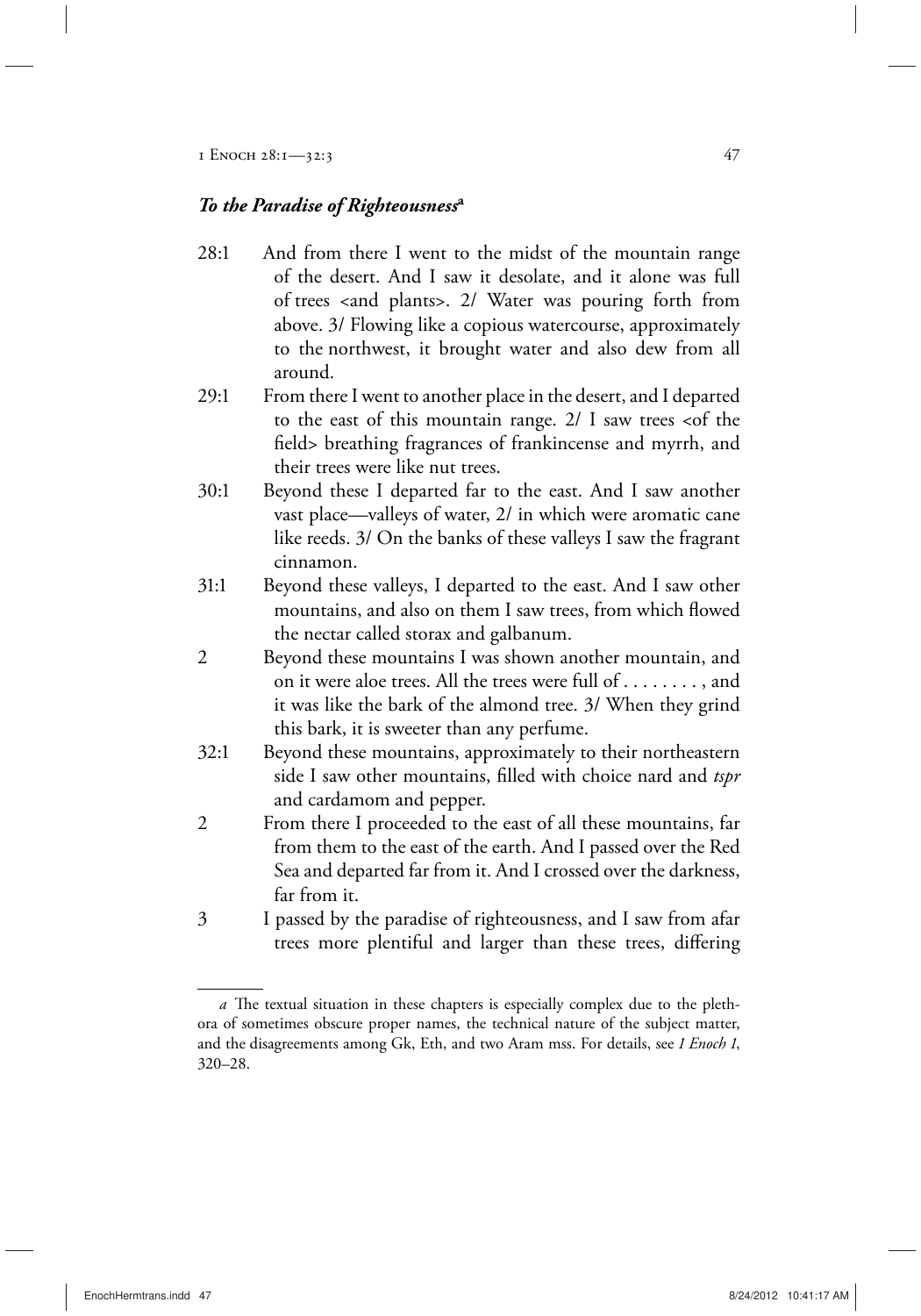from those—very large <and> beautiful and glorious and magnificent—and the tree of wisdom, whose fruit the holy ones eat and learn great wisdom. 4/ That tree is in height like the fir, and its leaves, like (those of) the carob, and its fruit like the clusters of the vine—very cheerful; and its fragrance penetrates far beyond the tree.

5 Then I said, "How beautiful is the tree and how pleasing in appearance."

6 Then <Gabriel>,**<sup>a</sup>** the holy angel who was with me, answered, "This is the tree of wisdom from which your father of old and your mother of old, who were before you, ate and learned wisdom. And their eyes were opened, and they knew that they were naked, and they were driven from the garden."

#### *To the Ends of the Earth*

33:1 And from there I proceeded to the ends of the earth, and I saw there great beasts, and they differed each from the other; and birds also, differing (in) their appearance and their beauty and their voices, differed each from the other.

> To the east of these beasts I saw the ends of the earth, on which the heaven rests, and the gates of heaven open. 2/ I saw how the stars of heaven come forth, and I counted the gates from which they emerge, 3/ and I wrote down all their outlets, one by one, according to their number and their names, according to their conjunction and their position and their time and their months, as Uriel, the holy angel<sup>b</sup> who was with me, showed me. 4/ He showed me and wrote down for me everything, and also he wrote down their names and their appointed times and their functions.

*a Raphael* in Gk and Eth is emended to *Gabriel*, following the sequence in 20:7, and the consonance of Gabriel's responsibility there with the present station of Enoch's journey.

*b* For angel, Aram has [*one of the*] *watchers*. Cf. 22:6, note b.